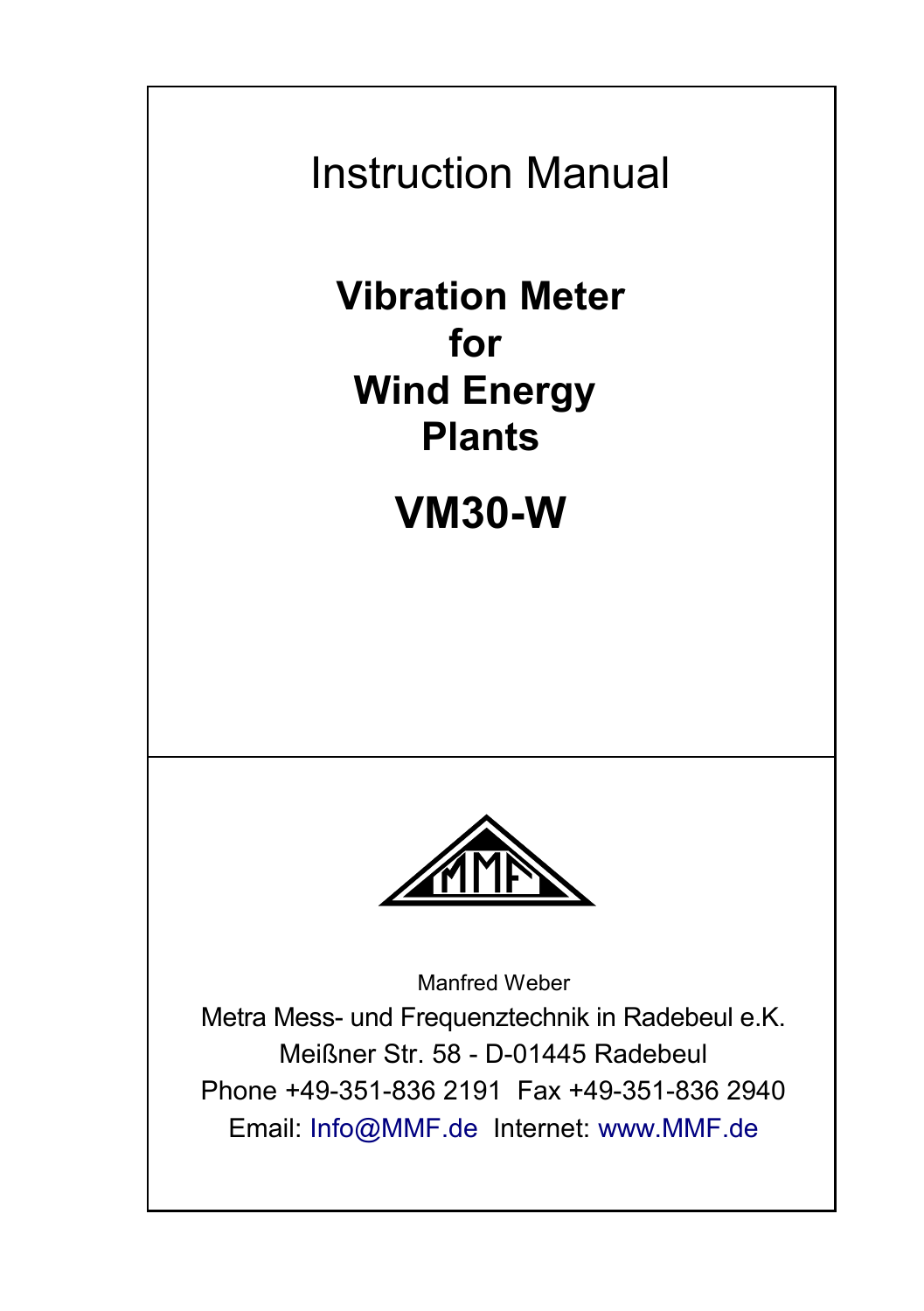The latest edition of this document can be found under: [http://www.mmf.de/product\\_literature.htm](http://www.mmf.de/product_literature.htm)

© Manfred Weber Metra Meß- und Frequenztechnik in Radebeul e.K.

Jun/ 11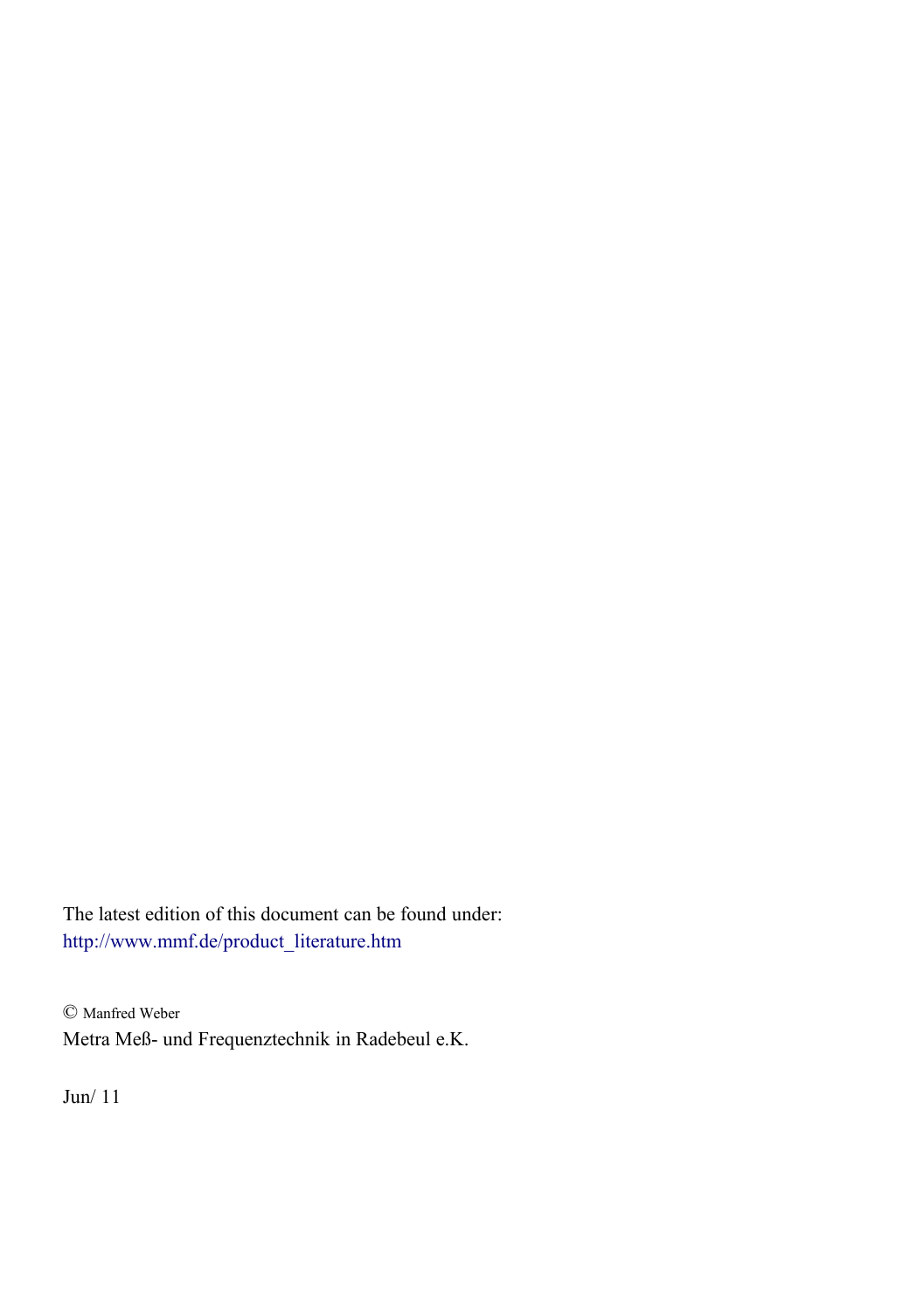# **Inhalt**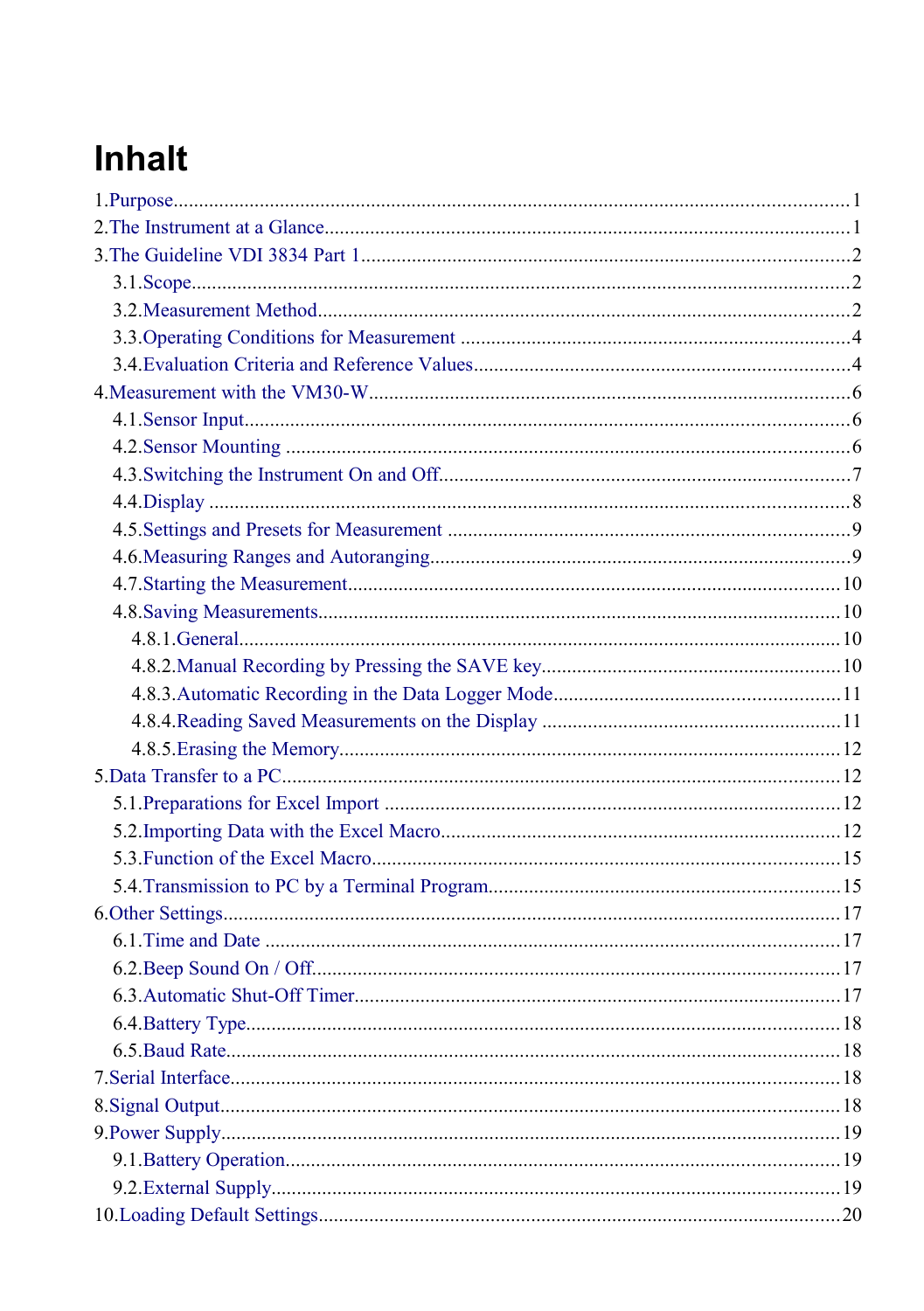Appendix: Warranty<br>Declaration of Conformity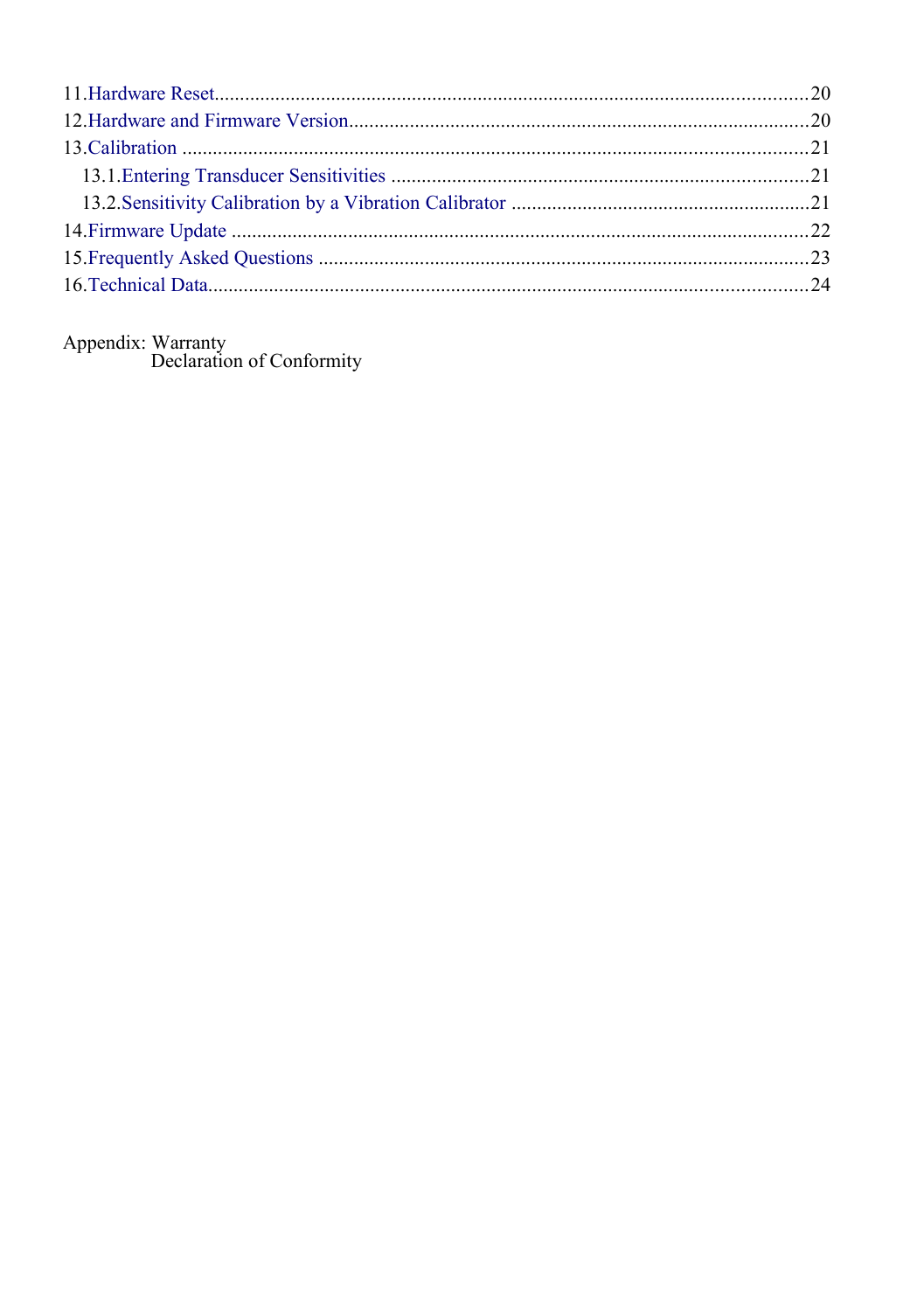# <span id="page-4-1"></span>**1. Purpose**

*Thank you for choosing a vibration meter from Metra!*

The VM30-W was developed for vibration monitoring of wind energy plants to VDI 3834 Part 1. This guideline deals with the particular requirements of wind energy plants.

The VM30-W measures, on the one hand, the vibrations generated by the machine set to ISO 10816-3 and, on the other hand the random low frequency vibration of tower and nacelle induced by changing wind and motion of the sea (offshore only). VDI 3834 Part 1 gives practical reference values for the evaluation of possible risks for the wind generator.

The effective instrument with its high sensitivity triaxial accelerometer is suitable for measurements at tower, nacelle, rotor bearing, gearbox and generator.

Particular attention has been paid to simple operation, compact design and long battery operating time.

## <span id="page-4-0"></span>**2. The Instrument at a Glance**



Figure 1: Key functions





<span id="page-4-2"></span>Figure 2: Battery compartment and reset button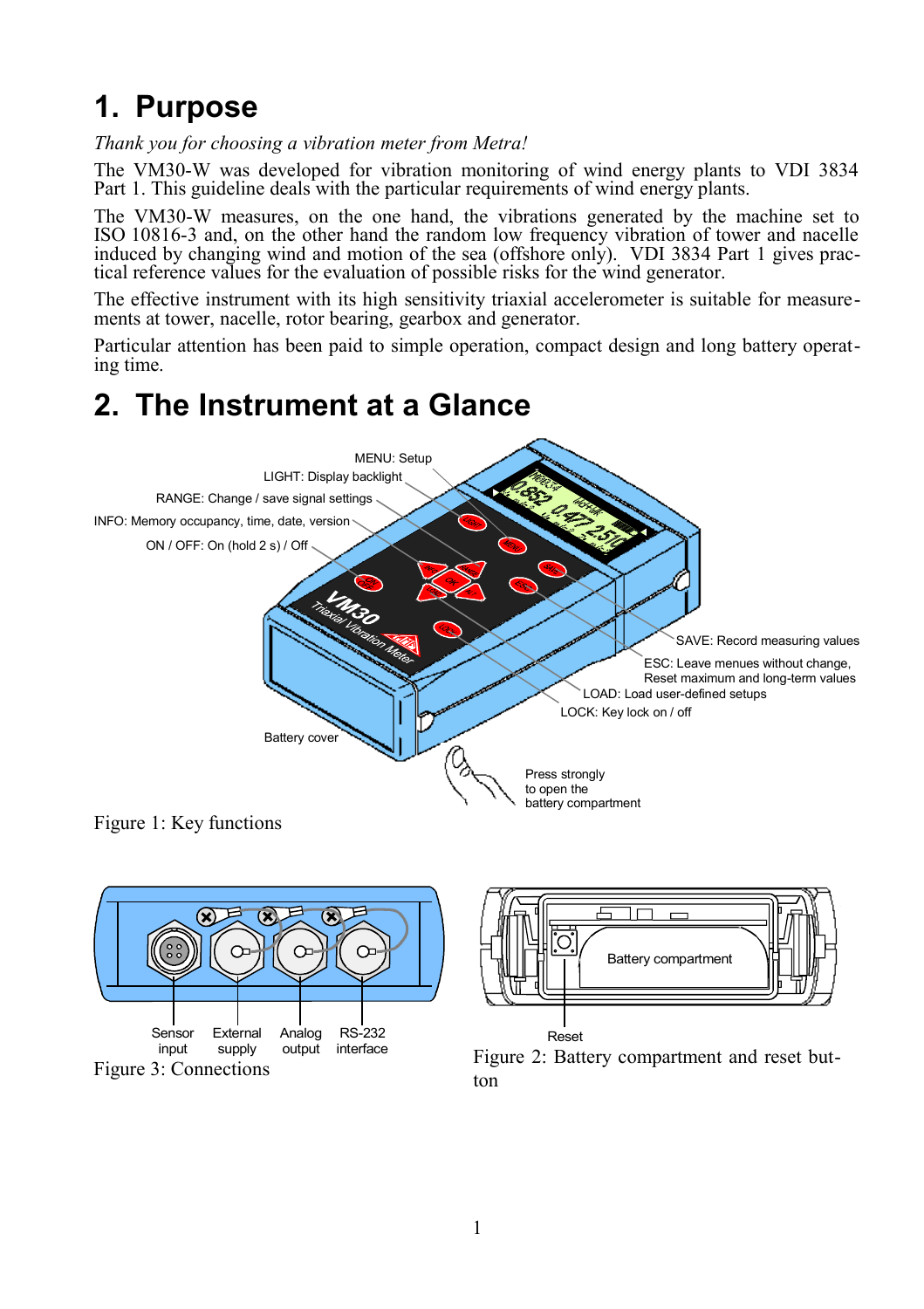# <span id="page-5-2"></span>**3. The Guideline VDI 3834 Part 1**

#### <span id="page-5-1"></span>**3.1. Scope**

VDI 3834 Part 1 gives practical advice on the measurement and evaluation of the mechanical vibrations of wind energy plants. It is applicable for generators with gearbox between 100 kW and 3 MW in onshore locations.

VDI 3834 Part 1 does not deal with torsional vibration of the power train and with the condition of roller bearings and cogwheels.

The reference values given in this guideline are not intended for predictive maintenance.

#### <span id="page-5-0"></span>**3.2. Measurement Method**

Wind energy plants are exposed to changeable wind speeds and wind directions. resulting in variable vibrations with high magnitude changes. The known methods of machine condition monitoring, for example to ISO 10816, are only applicable with restrictions.

For wind energy plants averaging of the measured vibration values over a defined period is necessary. The energy equivalent mean value, also called interval RMS, is calculated. It indicates the total vibration stress during the measuring period  $T_0$ .

$$
a_{W0} = \sqrt{\frac{1}{T_0}} \int\limits_{0}^{T_0} a_w^2(t) dt
$$

**Equation 1** 

with:

 $a_w(t)$  vibration quantity (acceleration or velocity) as function of time *t* 

$$
T_0
$$
 measuring period

For the aerodynamically induced vibrations of tower and nacelle with main frequencies between 0.1 and 10 Hz and relatively high magnitudes a measuring period of 10 minutes is recommended. This ensures exact measurement of frequencies below 1 Hz.

In the case of different operation conditions it can be necessary to divide the total measuring period of 10 minutes into several sections. The total vibration value is then calculated as follows:

$$
a_{W0} = \sqrt{\frac{1}{T_0} \sum_{e=1}^{n} a_{we}^2} \cdot T_e
$$
 Equation 2

with

$$
T_0 = \sum_{e=1}^n T_e
$$

At gearbox and generator characteristic vibrations between 10 and 1000 Hz may occur. Here a measuring period of 1 minute is sufficient.

The following table shows the characteristics to be measured for the different components: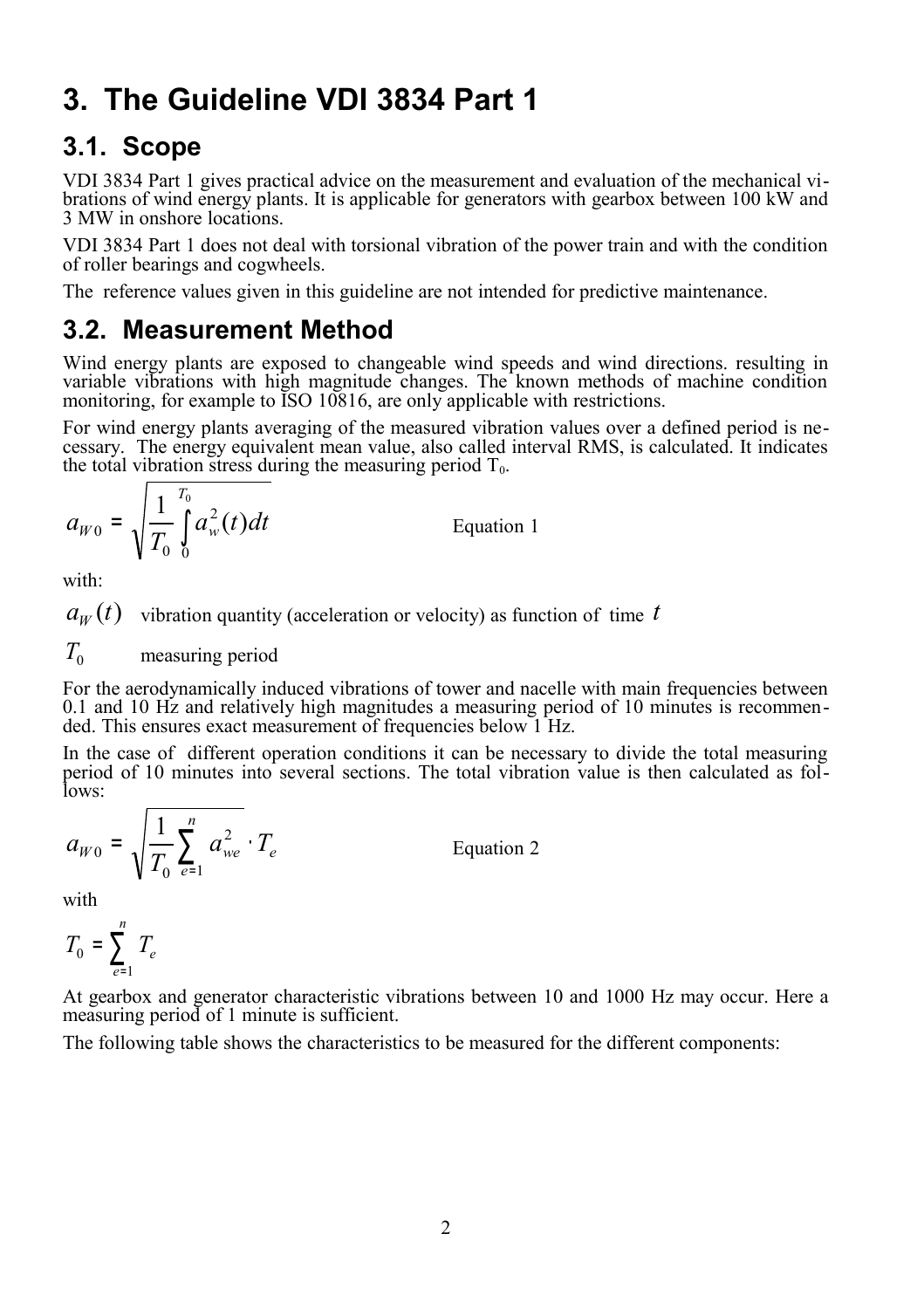<span id="page-6-1"></span>

| Component                                              | <b>Characteristics</b>                                                                              | <b>Measuring period</b>            | <b>Measuring location</b>                                                                                                                                                                                                                  | <b>Direction</b>                                                   |
|--------------------------------------------------------|-----------------------------------------------------------------------------------------------------|------------------------------------|--------------------------------------------------------------------------------------------------------------------------------------------------------------------------------------------------------------------------------------------|--------------------------------------------------------------------|
| Nacelle and<br>Tower                                   | Acceleration<br>$\leq$ 0.1 to 10 Hz<br>Velocity<br>$\leq$ 0.1 bis 10 Hz                             | 10 minutes                         | $\bullet$<br>In the nacelle on<br>both sides of the<br>rotor bearing<br>base and on both<br>sides of the main<br>frame near the<br>generator<br>At the tower be-<br>low the azimuth<br>bearing                                             | Axial, horizontal<br>und vertical dir-<br>ection of rotor<br>shaft |
| Rotor bearing<br>with rolling<br>elements <sup>1</sup> | Acceleration<br>$\leq$ 0.1 to 10 Hz<br>Velocity<br>10 to $1000 \text{ Hz}$                          | 10 minutes<br>1 minute             | $\bullet$<br>In designs with<br>two separate ro-<br>tor bearings on<br>both bearing<br>cases<br>In three-point<br>$\bullet$<br>bearing designs<br>at the case of the<br>front bearing                                                      | Axial, horizontal<br>und vertical dir-<br>ection of rotor<br>shaft |
| Gearbox                                                | Acceleration<br>$\leq$ 0.1 to 10 Hz<br>Acceleration<br>10 to 2000 Hz<br>Velocity<br>10 to $1000$ Hz | 10 minutes<br>1 minute<br>1 minute | $\bullet$<br>In designs with<br>separately moun-<br>ted gearbox and<br>gearboxes with<br>integral rotor<br>bearing at the<br>gearbox case near<br>the rotor or main<br>bearing                                                             | Axial, horizontal<br>und vertical dir-<br>ection of rotor<br>shaft |
| Generator                                              | Acceleration<br>10 to 5000 Hz<br>Velocity<br>10 to $1000$ Hz                                        | 1 Minute<br>1 Minute               | $\bullet$<br>In designs with<br>integrated gear-<br>box and generat-<br>or at the case<br>near the input<br>and outer bear-<br>ings<br>$\bullet$<br>In designs with<br>flexibly coupled<br>generators at the<br>case of both bear-<br>ings | Axial, horizontal<br>und vertical dir-<br>ection of rotor<br>shaft |

<span id="page-6-0"></span><sup>1</sup> For journal bearings vibration displacement is to be measured by means of proximity probes. This measurement cannot be performed with the VM30-W.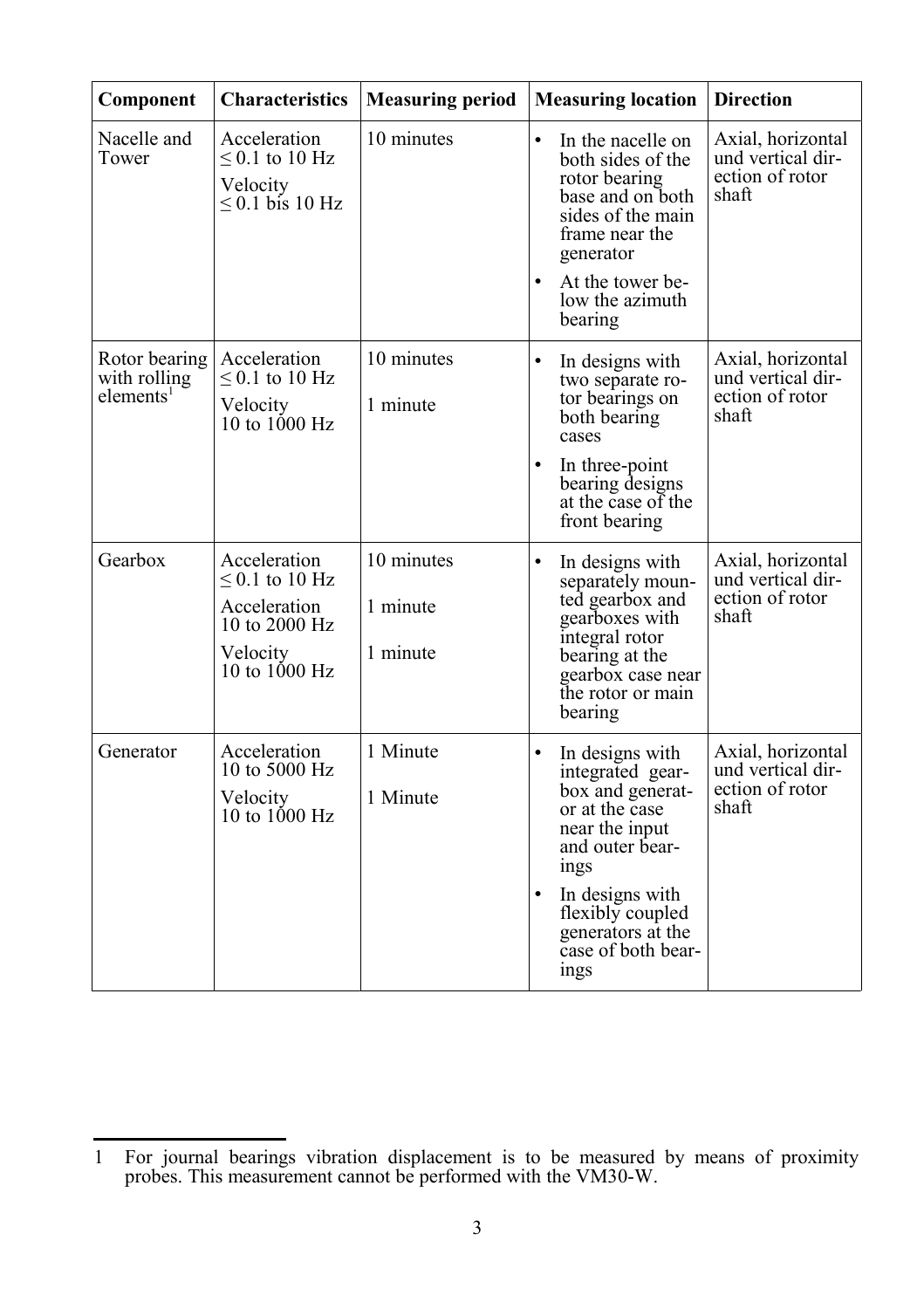## <span id="page-7-1"></span>**3.3. Operating Conditions for Measurement**

The criteria given in section [3.4](#page-7-0) are applicable under normal operating conditions, i.e. stable operation with at least 20 % nominal power. The reference values are valid for the entire power range of the wind energy plant. It can be useful, however, to take measurements at certain conditions where increased vibration occurs.

#### <span id="page-7-0"></span>**3.4. Evaluation Criteria and Reference Values**

VDI 3834 Part 1 evaluates the vibration by two criteria which have been derived on the basis of a sufficient number of measurements at different types of existing wind energy plants.

The first criterion is the machine component, like tower, nacelle, gearbox or generator. Each component can be divided into different designs.



Figure 4: Components and measuring points to VDI 3834 part 1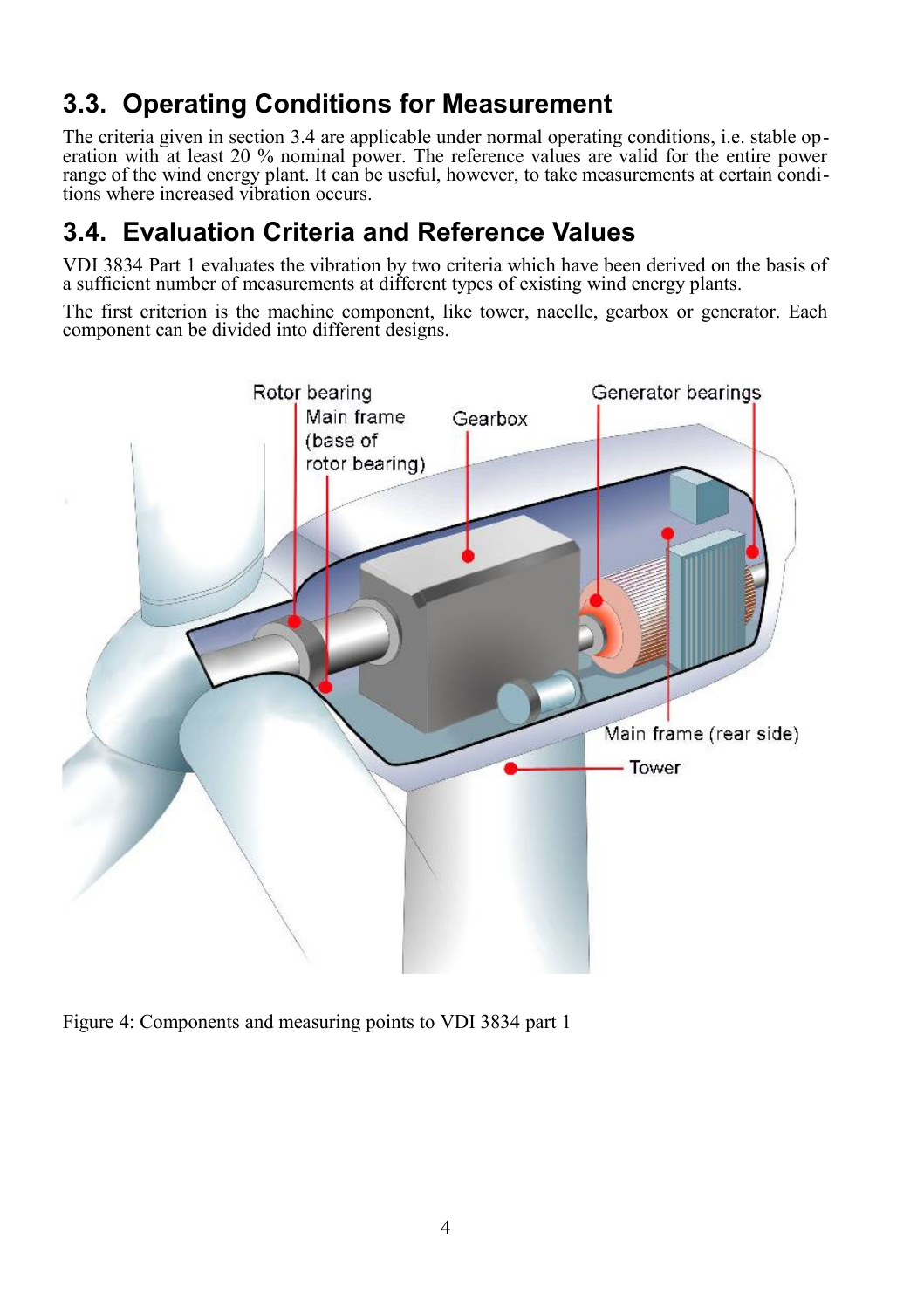The second criterion are the values of the characteristics measured at these components. The measured values are classified into three zones. This allows a qualitative evaluation and gives information about possible risks.

The evaluation is performed on the basis of acceleration and velocity measurements at different locations. The worst zone value is the relevant one.

**Zone 1:** Good for continuous operation.

**Zone 2:** Possibly not good for continuous operation. An examination of the source of vibration is recommended.

**Zone 3:** Danger of damage.

The following table shows statistically-derived reference values of acceleration and velocity for different components.

| Component            | <b>Acceleration</b>                        |                      | <b>Velocity</b>                     |                      |  |
|----------------------|--------------------------------------------|----------------------|-------------------------------------|----------------------|--|
| Nacelle and<br>Tower | Frequency range $\leq 0.1$ to 10 Hz        |                      | Frequency range $\leq 0.1$ to 10 Hz |                      |  |
|                      | Zone limit<br>$V$ II                       | Zone limit<br>II/III | Zone limit<br>I/II                  | Zone limit<br>II/III |  |
|                      | $0.3 \text{ m/s}^2$                        | $0.5 \text{ m/s}^2$  | $60$ mm/s                           | $100$ mm/s           |  |
| Generator            | Frequency range $\leq 0.1$ to 10 Hz        |                      | Frequency range 10 to 1000 Hz       |                      |  |
|                      | Zone limit<br>1/11                         | Zone limit<br>II/III | Zone limit<br>VII                   | Zone limit<br>II/III |  |
|                      | $0.3 \text{ m/s}^2$<br>$0.5 \text{ m/s}^2$ |                      | $2.0$ mm/s                          | $3.2$ mm/s           |  |
| Gearbox              | Frequency range $\leq 0.1$ to 10 Hz        |                      | Frequency range 10 to 1000 Hz       |                      |  |
|                      | Zone limit<br>IJП                          | Zone limit<br>II/III | Zone limit<br>VII                   | Zone limit<br>II/III |  |
|                      | $0.3 \text{ m/s}^2$                        | $0.5 \text{ m/s}^2$  | $3.5$ mm/s                          | $5.6$ mm/s           |  |
|                      | Frequency range $\leq 10$ to 2000 Hz       |                      |                                     |                      |  |
|                      | $7.5 \text{ m/s}^2$                        | $12.0 \text{ m/s}^2$ |                                     |                      |  |
| Generator            | Frequency range $\leq 10$ to 5000 Hz       |                      | Frequency range 10 to 1000 Hz       |                      |  |
|                      | Zone limit<br>$V$ II                       | Zone limit<br>II/III | Zone limit<br>1/II                  | Zone limit<br>II/III |  |
|                      | $10 \text{ m/s}^2$                         | $16 \text{ m/s}^2$   | $10 \text{ mm/s}$<br>$6.0$ mm/s     |                      |  |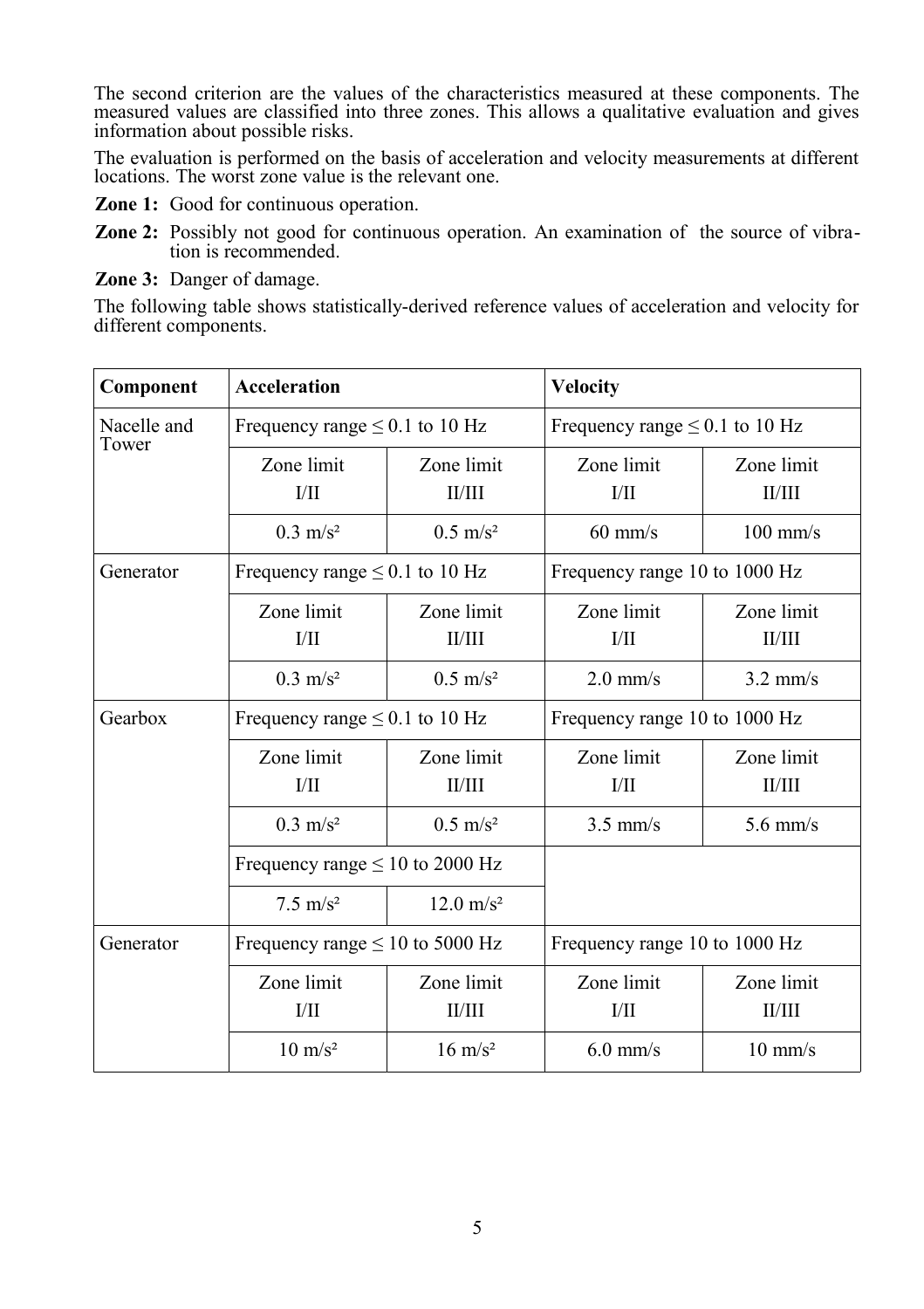# <span id="page-9-2"></span>**4. Measurement with the VM30-W**

## <span id="page-9-1"></span>**4.1. Sensor Input**

The VM30-W is suited for the connection of three individual or one triaxial piezoelectric IEPE accelerometers with a sensitivity between 40 and 60 mV/g which work at a constant current of 2 mA. The relatively low supply current was chosen to save battery power. The three built-in constant current sources have a compliance voltage of 20 V.

The input socket Model *Binder* 711 (4 pins, female) is located at the front side of the case.



Figure 5: Pin assignment of the input socket (view from outside)

The VM30-W automatically recognizes the connected sensor by its bias voltage. The respective channel is disabled if the bias voltage exceeds the limit of 19 V. Only the results of the other channels will be displayed. If all three inputs are disconnected, the message "No sensor connected." is displayed.

The maximum input voltage is 6 V (peak-peak). At higher voltages the instrument switches itself off.

## <span id="page-9-0"></span>**4.2. Sensor Mounting**

In the table on page [3](#page-6-1) you find the locations for the installation of the accelerometer. The sensor simultaneously measures in three directions  $(X, Y, Z)$  reducing the number of measurements to a minimum. Particularly for vibrations above 10 Hz a rigid and flat surface at the measuring point is important. There must be no gap between the sensor and the measuring point since this can result in self-oscillation.

Metra supplies with the VM30-W accessories kit the following mounting parts for the included accelerometer KS823B:

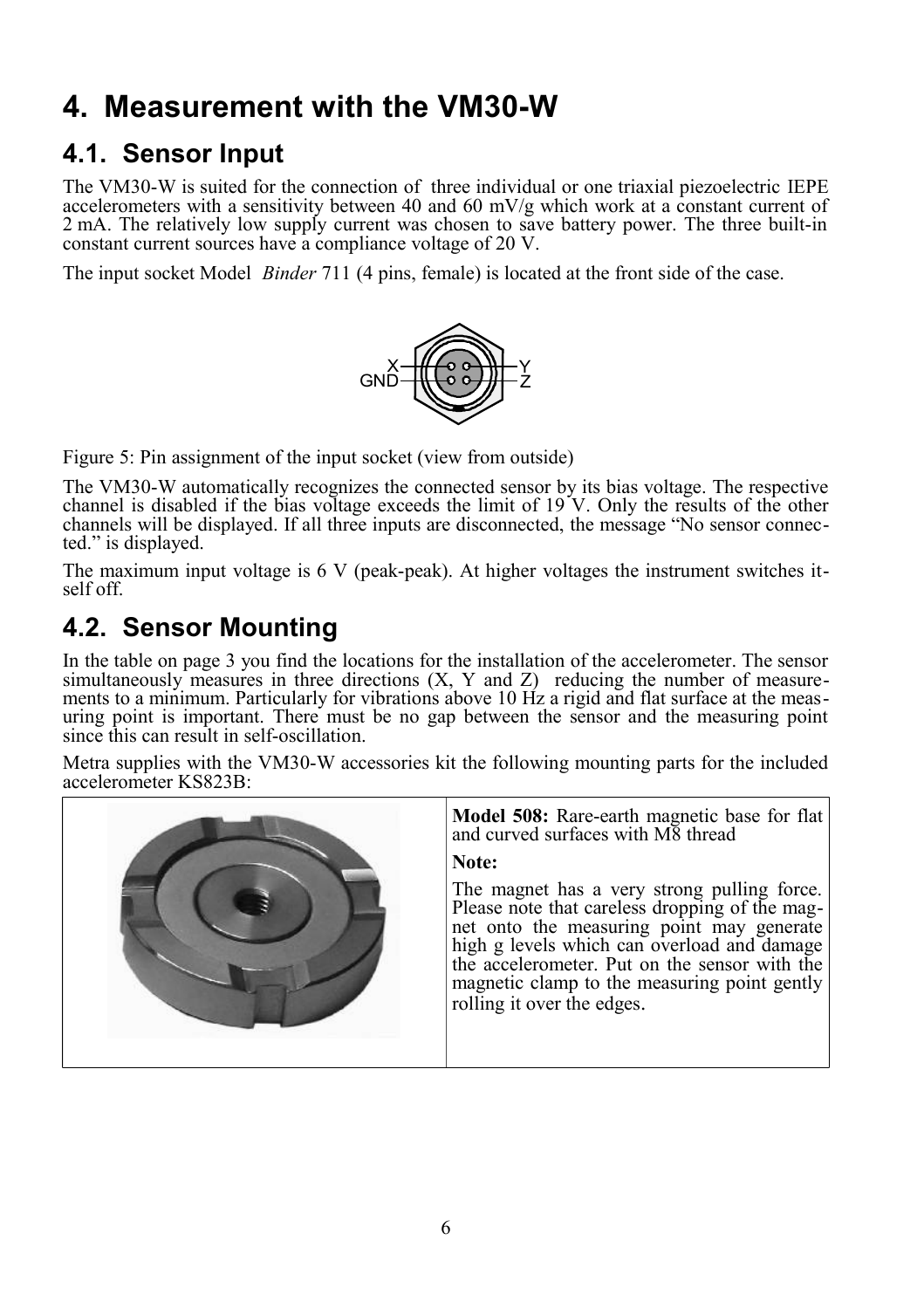

## <span id="page-10-0"></span>**4.3. Switching the Instrument On and Off**

To switch on the VM30-W, push the ON/OFF key and hold it for 2 seconds. The instrument displays its software version and starts to display measuring values using the last settings.

To switch it off, press again the ON/OFF key. Switching off by accidental key press can be avoided with the key lock function. Press the LOCK key and confirm by OK to lock all keys. The keys can be unlocked by pressing the LOCK key and OK again.

Please note that the VM30-W can only be switched off in the measuring mode. You must escape from the data logger mode and the menus by using the ESC key before the unit can be switched off.

If the shut-off timer was activated (MENU  $\rightarrow$  "8/8: Device settings"  $\rightarrow$  "2/5: Shut-off timer"), the instrument switches off after 1, 10 or 30 minutes.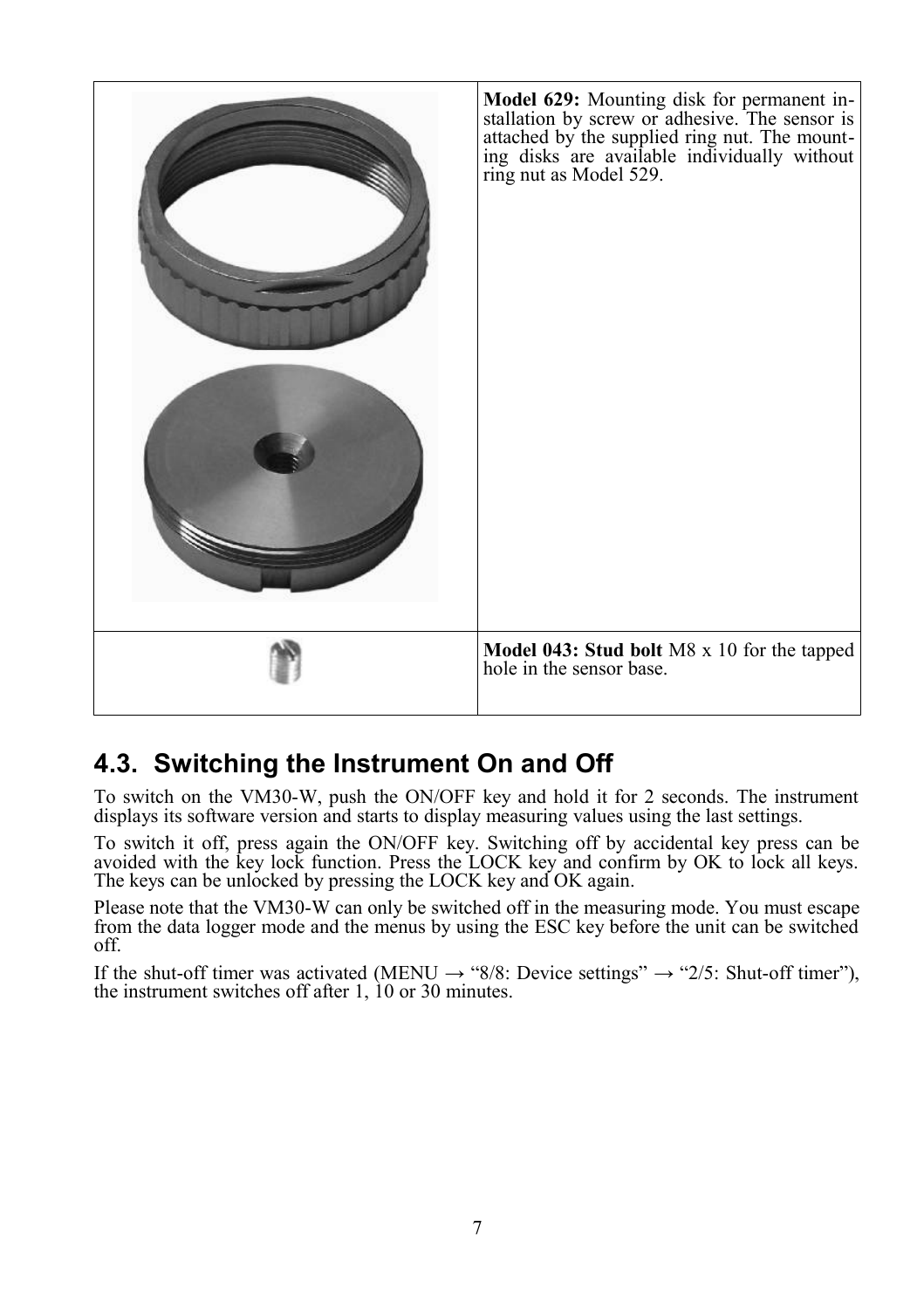### <span id="page-11-0"></span>**4.4. Display**

The VM30-W has a graphical LCD with a resolution of  $32 \times 120$  dots. It displays clearly the measuring values of three channels simultaneously including units and additional information.

Pressing the LIGHT key switches on the back light. By repeated key press the light is switched off again. Otherwise the light switches off automatically after 30 seconds. Please note, in order to save battery power, use the back light only when necessary. It increases the total current consumption by  $30\%$ .

A typical display in the measuring mode is shown in [6.](#page-11-1)



<span id="page-11-1"></span>Figure 6: Display in measuring mode

Depending on the connected sensor, one, two or three measuring values are displayed side by side. Below you will find the respective channel identifier  $(X / \tilde{Y} / Z)$  and the measuring units alternating with the RMS mode. **Short** means that the averaging time of the RMS is 1 second, i.e. the displayed value only includes events since the previous value. This mode shows quick changes. It is suitable for steady vibration signals from 10 Hz up.

For measurements at wind energy plants to VDI 3834 part 1 mainly the RMS mode **Long** will be used. The measuring time  $T_0$  (see section [3.2\)](#page-5-0) starts after pressing the ESC key and ends in the moment of reading the result. The elapsed measuring time, alternating with the record number, can be seen in the upper left corner of the display.

In opposition to **Short** the RMS with **Long** will be less sensitive to short vibration peaks.

In the upper left corner you can see the number of stored values in the memory **Mxxxx**. In the data logger mode this number is incremented each time the instrument saves a measuring value. A message **instable** in this place indicates for RMS mode **Long** that the display has not settled yet. It will disappear after 10 equal measuring values have been displayed.

In the center of the upper line you see the selected filter. In RMS mode Long the filter text will alternate with Overload if there was an overload condition on one of the three channels during the measuring time. It can be reset by pressing ESC.

The battery indicator is in the upper right corner. If the battery is fully discharged, the message **Bat!** is indicated accompanied by a beep sound.

The messages **GAIN UP** and **GAIN DOWN** instead of the measuring value indicate a change in the measuring range by the autoranging function. The VM30-W may also display **OVER LOAD** instead of the measuring value.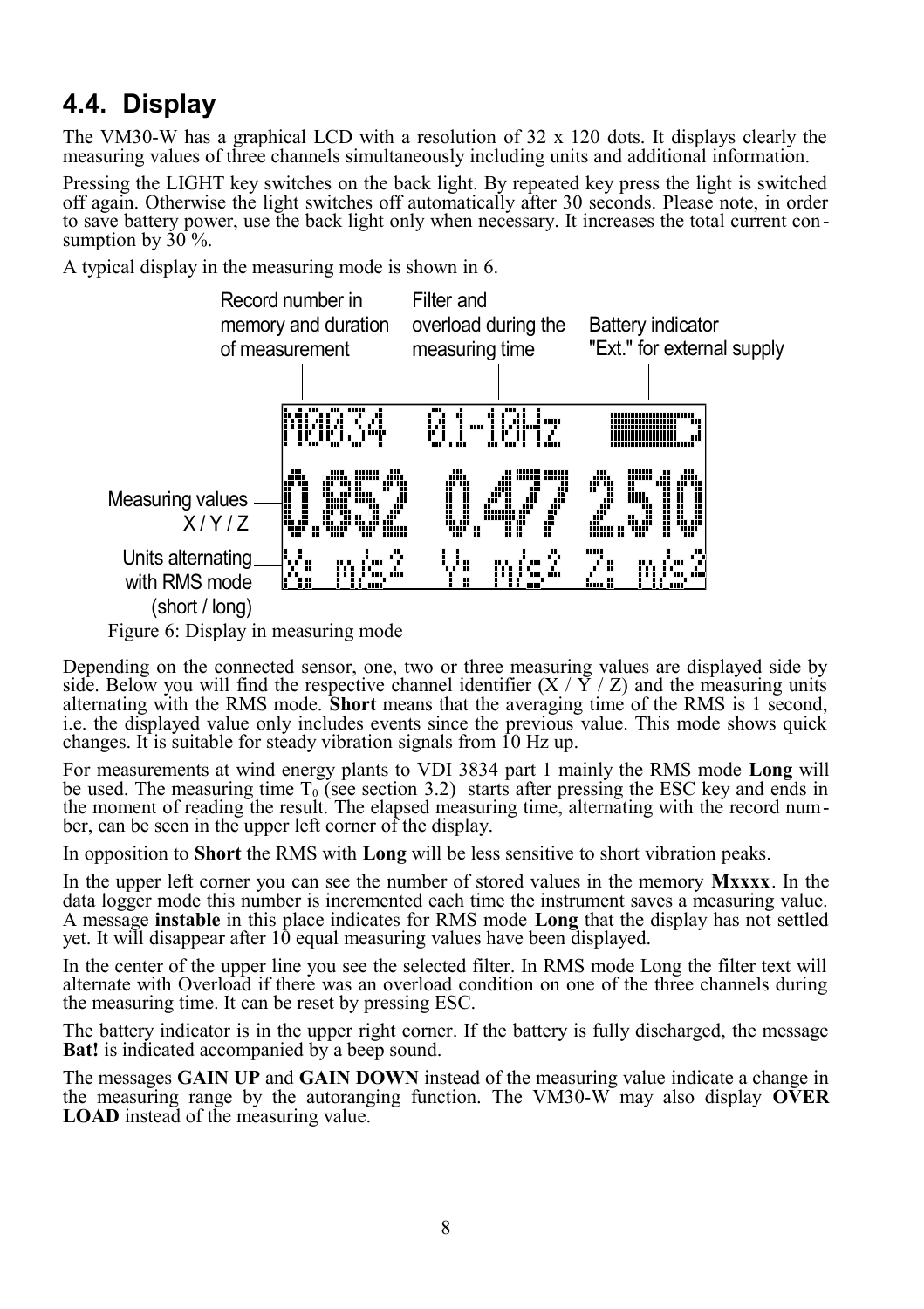### <span id="page-12-1"></span>**4.5. Settings and Presets for Measurement**

The signal settings can be changed by pressing  $\triangle$  (RANGE). The following options are selectable by the  $\triangle \blacktriangledown$  keys:

- Acceleration with filters
	- $0.1 10$  Hz 10 - 1000 Hz 10 - 2000 Hz 10 - 5000 Hz
- velocity (single integrated acceleration) with filters 0,1 - 10 Hz 10 - 1000 Hz

The filter 0.1 to 10 Hz automatically invokes the RMS mode Long. For the other filters you can choose between **Long** and **Short** (see section [4.4\)](#page-11-0).

After this you will be asked whether you want to save these settings. The VM30-W provides 10 presets (0 to 9) which can be activated by pressing the  $\nabla$  key.

Saving can be skipped by pressing ESC.

By pressing OK you may enter a 20 characters name for the preset using the  $\triangle \blacktriangleright \text{keys.}$ After loading the default settings (key MENU, "6/8: Load defaults") the original presets will be restored. These are:

| Setup 0: "NACELLE TOWER ACC" | Tower and nacelle, acceleration, 0.1 to 10 Hz |
|------------------------------|-----------------------------------------------|
| Setup 1: "NACELLE TOWER VEL" | Tower and nacelle, velocity, 0.1 to 10 Hz     |
| Setup 2: "ROTOR BEARING ACC" | Rotor bearing, acceleration, 0.1 to 10 Hz     |
| Setup 3: "ROTOR BEARING VEL" | Rotor bearing, velocity, 10 to 1000 Hz        |
| Setup 4: "GEAR ACC LOW"      | Gearbox, acceleration, 0.1 to 10 Hz           |
| Setup 5: "GEAR ACC HIGH"     | Gearbox, acceleration, 10 to 2000 Hz          |
| Setup 6: "GEAR VEL"          | Gearbox, velocity, 10 to 1000 Hz              |
| Setup 7: "GENERATOR ACC"     | Generator, acceleration, 10 to 5000 Hz        |
| Setup 8: "GENERATOR VEL"     | Generator, velocity, 10 to 1000 Hz            |
| Setup 9: "GENERATOR VEL"     | Generator, velocity, 10 to 1000 Hz            |

### <span id="page-12-0"></span>**4.6. Measuring Ranges and Autoranging**

The VM30-W has four measuring ranges which can be selected in menu "1/8: Gain". Choose one after the other the measuring ranges for X, Y and Z. The ranges displayed in the menu de pend on the selected vibration quantity.

 $\Rightarrow$  The measuring ranges refer to the peak amplitude before filtering and integration. The actually displayed values may be higher when very low frequencies are measured in velocity mode. On the other hand, the actually displayed values may not reach the range limits when signal frequencies in the attenuating band of the filters or integrator are measured.

The following table shows the available measuring ranges depending on the vibration quantity and the transducer sensitivity:

| <b>Internal Gain</b> | Acceleration                         | <b>Velocity</b>            |
|----------------------|--------------------------------------|----------------------------|
| 100                  | $0.12 \text{ m/s}^2$ <sub>peak</sub> | 1.2 mm/s $_{\text{peak}}$  |
|                      | 1.2 $\text{m/s}^2$ <sub>peak</sub>   | 12 mm/s $_{\text{neak}}$   |
|                      | $12 \text{ m/s}^2$ <sub>neak</sub>   | 120 mm/s $_{\text{peak}}$  |
|                      | $120 \text{ m/s}^2$ <sub>peak</sub>  | 1200 mm/s $_{\text{neak}}$ |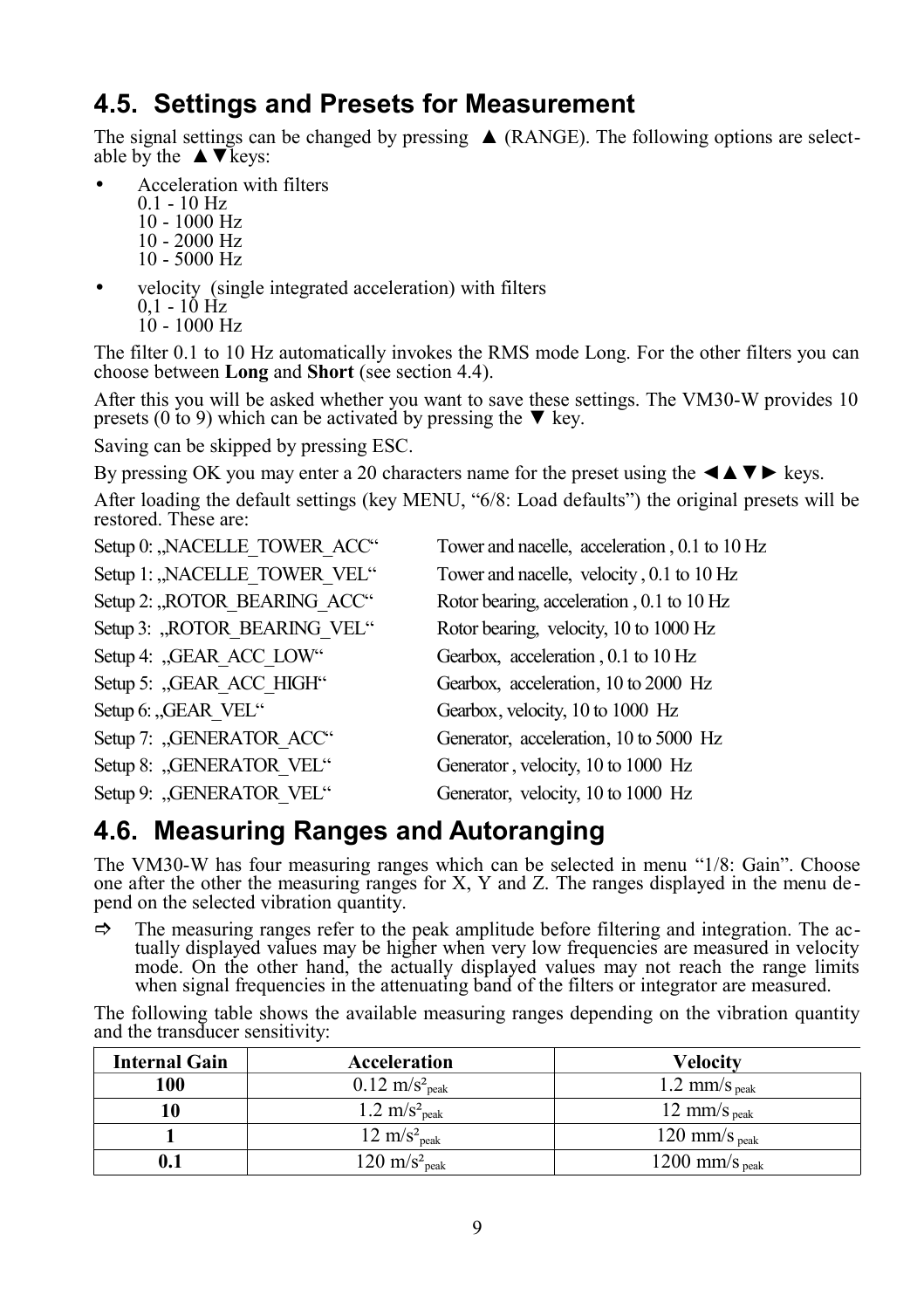The measuring ranges are selected with the  $\triangle \blacktriangledown$  keys and confirmed with OK.

 $\Rightarrow$  Gain setting is not available for the measurement of velocity from 0.1 to 10 Hz. In this mode the VM30-W uses a fixed gain.

For the RMS mode **Short** an Autoranging function is available. The autoranging function switches to a higher measuring range at 95 % of full scale and to a lower range at 8 % of full scale.

If you have chosen autoranging, the display will show in the measuring mode GAIN UP if the measuring range is being lowered or GAIN DOWN if the measuring range is being increased. During the settling time of approximately 5 seconds after changing the range the VM30-W will display OVER LOAD.

Notice for the use of autoranging: If the measured vibration level should be very changeable, it may be advisable to use fixed measuring ranges instead of autoranging to avoid continuously changing ranges. This may also be the case if the vibration level should be near the switch limits of 8  $\%$  or 95  $\%$  of full scale.

#### <span id="page-13-3"></span>**4.7. Starting the Measurement**

Please wait about 1 Minute after attaching the sensor and switching on the VM30-W until the signal has settled.

Measurement is started by pressing the ESC key. This will reset the RMS and start the counter for the measuring time in the upper left corner.

#### <span id="page-13-2"></span>**4.8. Saving Measurements**

#### <span id="page-13-1"></span>**4.8.1. General**

The VM30-W can store between 1000 and 3000 measurements, depending on the selected recording mode.

The following recording modes are available:

- **Manual recording** of a single measurement in  $X/Y/Z$  direction by the SAVE key. You may specify whether a comment, the clock time and the date are to be added to the saved measuring values.
- Time-controlled recording in the **data logger** mode in a user-defined time interval between 1 second and some hours.

The selection of the recording mode is made in the menu "2/8: Recording setup". Select manual recording (manually by SAVE key) or time-controlled recording (by data logger).

The two recording modes cannot be mixed in the memory. The VM30-W can either hold manually recorded or logger data. If the instrument should detect data of the other type in its memory, a warning will inform you that the memory will be overwritten.

#### <span id="page-13-0"></span>**4.8.2. Manual Recording by Pressing the SAVE key**

After the selection of manual recording in the submenu "2/8: Recording setup" you will then be asked if you want to add a comment. The comment with up to 20 characters may contain, for example, information about the measuring point or the test conditions. Recording without comment may save approximately 40 % memory space.

In the next step you can decide whether you want to add the clock time and the date to each record. They occupy approximately 10 % of the memory space.

The actual recording is done by pressing the SAVE key when the instrument shows measuring values. If the comment function has been enabled, you will be asked to enter a text by means of the  $\triangle$   $\blacktriangleright$  keys. The comment may consist of up to 20 capital letters and numbers.

After pressing OK, the measurement is saved while the display shows date, time and available memory space for two seconds.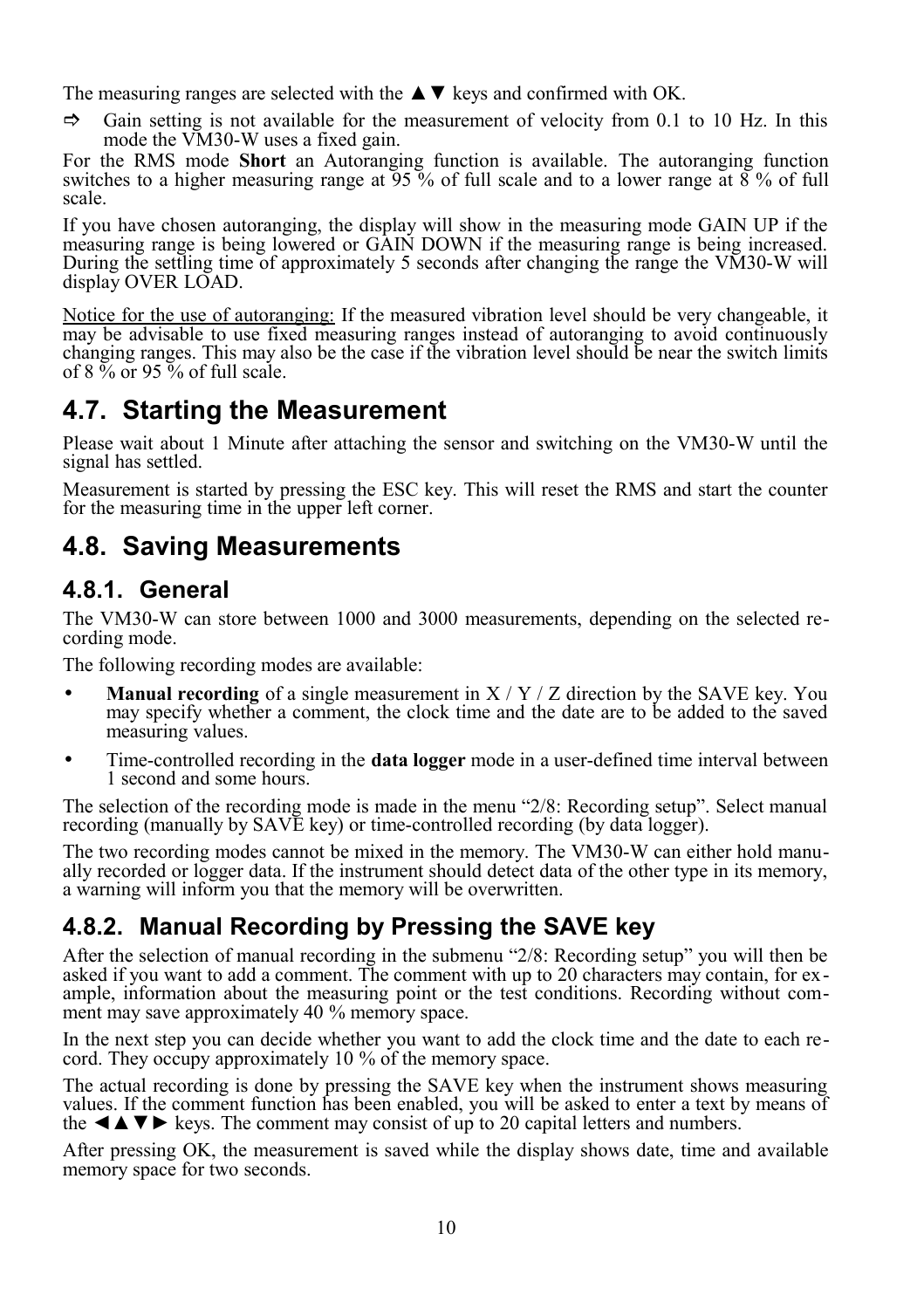Should the memory contain data which was saved in the time-controlled (logger) mode, a warning indicates that the memory will be overwritten.

Each recorded measurement gets a consecutive number. The next available number is displayed in the upper left corner as "Mxxxx" (see section [4.4.\)](#page-11-0).

If the memory is full, a message "Data memory full." appears after pressing the SAVE key.

The available memory space can be checked by the  $\triangleleft$  (INFO) key during measurement. Occupied memory is indicated as a black bargraph.

#### <span id="page-14-1"></span>**4.8.3. Automatic Recording in the Data Logger Mode**

After selecting the data logger mode in the menu "2/8: Recording setup" you are asked to select a time unit. Using the ▲▼ keys you may choose between seconds, minutes or hours. After pressing OK you may enter a time interval between 1 and 9999 using the  $\triangle$   $\blacktriangleright$  keys. In the next step you enter the log duration. It must be longer than at least one log interval. Otherwise an error message will be displayed. If you confirm the preset value "0000", the maximum log duration of 10 000 seconds, minutes or hours will be used. In the last step enter a name for the log file using the  $\blacktriangle$   $\blacktriangleright$   $\blacktriangleright$  keys. It may consist of up to 20 capital letters and numbers. Now the settings for the data logger functions are complete.

The logger is started by the SAVE key. First the log interval, the log duration and the available memory are displayed for your information. Confirm by pressing OK. Should the VM30-W memory still contain manually saved data, a warning will inform you that this data must be overwritten.

Data logger operation can be recognized by the increasing record number "M0000" in the upper left display corner. While the data logger is running, the MENU, RANGE and LOAD keys are disabled. When pressing one of these keys or the ESC key, a message "Logger halted." appears. You may resume logging by OK or finish by ESC.

The VM30-W can hold several independent log files in its memory. A new log file can be appended by pressing the SAVE key again. Before saving a new log file, you can also change the settings in the menu "2/8: Recording setup" if desired.

It is useful to lock the keys of the VM30-W when it is in the log mode to avoid interruption by accidental key pressure. Press the LOCK key and confirm by OK. Now all keys are disabled. To unlock, press the LOCK key again and confirm by OK.

#### <span id="page-14-0"></span>**4.8.4. Reading Saved Measurements on the Display**

After pressing the MENU key and selecting  $\frac{1}{2}$  3/8: Scroll memory" you can watch the recorded measurements in the memory. You will see, for example in the case of manually recorded data, the following screen:

> X0001: 10.3 mm/s Y0001: 1.57 mm/s Z0001: 0.86 mm/s

A record is shown with the three axis values. The index after the coordinates shows the record number (see section [4.4\)](#page-11-0). By the ▲▼ keys you can navigate back or forward. Pressing ◄ shows date, time, filter, RMS mode and comment text of the record.

Data stored in data logger mode looks as follows:

 $X+0000$  sec: 5.68 m/s<sup>2</sup>  $Y+0000$  sec: 0.006 m/s<sup>2</sup>  $Z+0000$  sec: 18.98 m/s<sup>2</sup>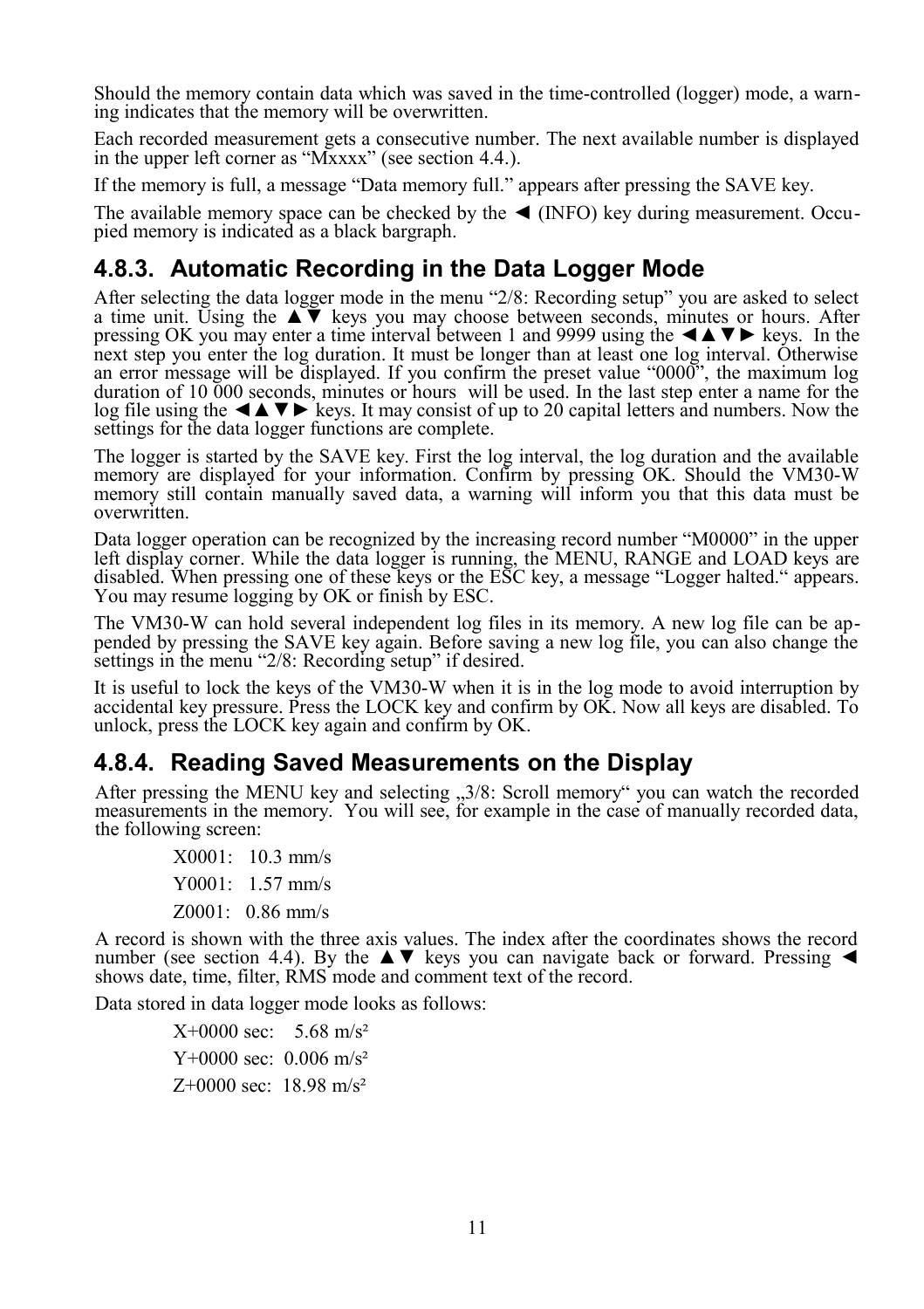You see again the three axis values. The coordinates are followed by the elapsed time since the start of recording. Again, by pressing the  $\blacktriangle \blacktriangledown$  keys you can navigate back or forward. Pressing ◄ shows start date, start time, filter, RMS mode and comment text of the record.

Press ESC to leave the data display.

#### <span id="page-15-3"></span>**4.8.5. Erasing the Memory**

To delete the entire memory, select the menu function "4/8: Erase memory". An empty memory can be recognized by the record "M0000".

## <span id="page-15-2"></span>**5. Data Transfer to a PC**

Microsoft Excel is a widely used software for calculation and visualization of data in table form. It also enables data to be converted into other formats. Therefore the data transmission from the VM30-W to the PC is based on Excel.

### <span id="page-15-1"></span>**5.1. Preparations for Excel Import**

The instrument uses a serial (RS-232) interface for PC connection (section [7\)](#page-21-1). A commercially available RS-232 / USB adapter can also be used.

For processing, displaying and saving data, a Microsoft Excel file is provided. It is compatible with Excel 2000 and higher versions under Windows 2000, XP, Vista or 7. The Excel file includes a Visual Basic Macro which enables Excel to read data from the serial interface and to sort it into table fields.

To give the macro access to the serial interface, the file **vm30.dll** must be copied into the system folder:

…/WINNT under Windows 2000 or

…/WINDOWS under Windows XP

Please copy the Excel table file **vm30-w** english.xls into your working directory.

Notice: The latest versions of the files vm30-w english.xls and vm30.dll can be downloaded free of charge from our web site at **http://www.mmf.de/software\_download.htm.** 

## <span id="page-15-0"></span>**5.2. Importing Data with the Excel Macro**

Before you open the file vm30-w english.xls please make sure that the use of macros is enabled. Open the menu Tools / Macro / Security. If you select the security level "Medium" you will be prompted to enable macros each time you open the file VM30.XLS. The security level "Low" presents no prompt and macros are allowed. However, be aware of the potential risk of macro viruses when using low security.

In Excel 2007 the macro security settings can be found in the "Trustcenter".

Open the file vm30-w\_english.xls and save it under a new name to avoid overwriting.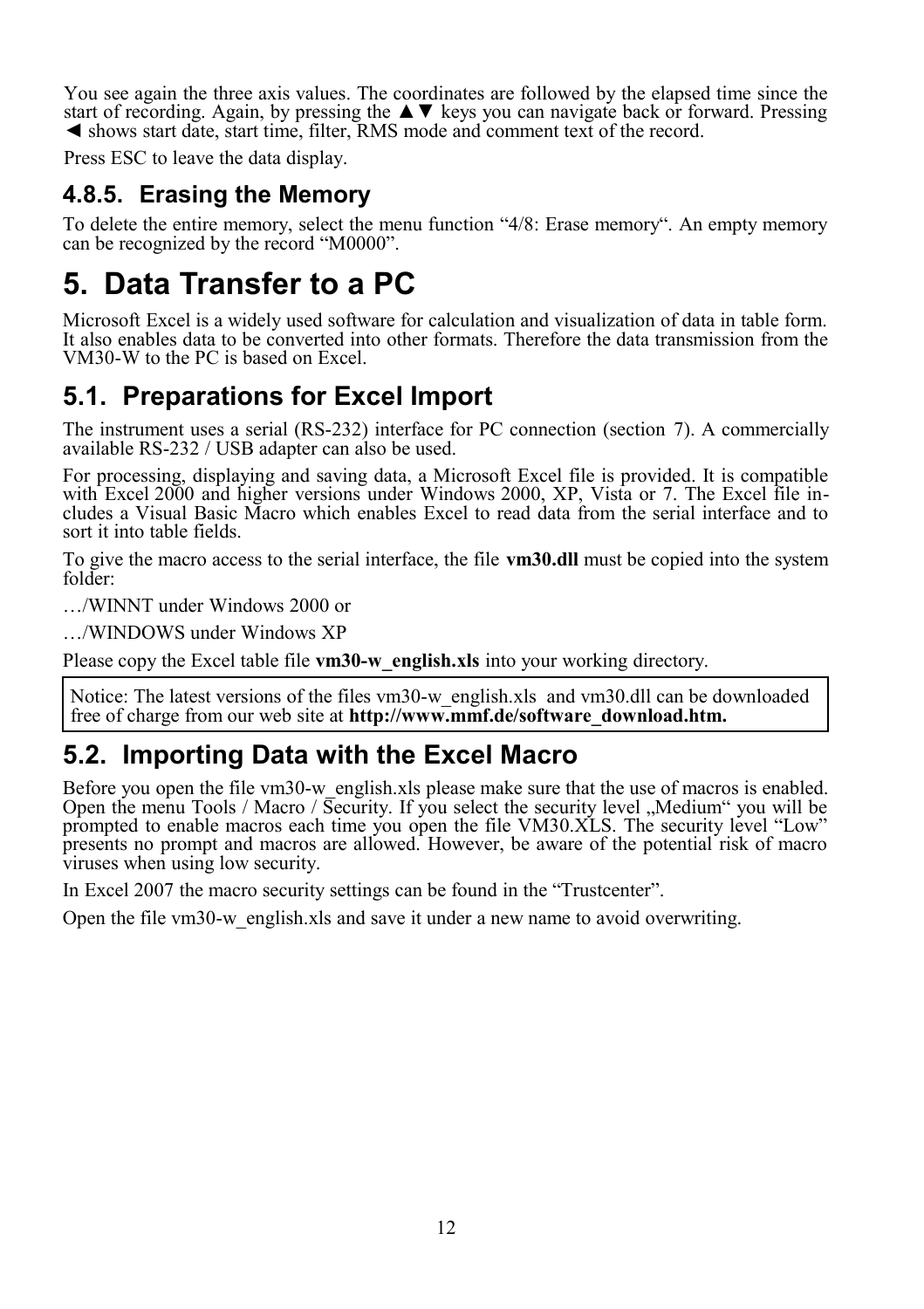

Figure 7: Excel file vm30-w english.xls - import worksheet

Before importing data from the VM30-W adjust the baud rates of the instrument and the PC interface. Select the correct baud rate from the drop-down menu of the Excel software. In most cases 57600 baud is a good choice for quick and reliable transmission.

At the VM30-W the baud rate is selected as follows: Press the MENU key. Select by the  $\blacktriangle \blacktriangledown$ keys "8/8: Device settings". Go to submenu "5/5: Baud rate" and choose the desired baud rate  $b\overline{v}$   $\blacktriangle$   $\nabla$ .

Connect the VM30-W to the RS-232 interface of your PC via the supplied interface cable VM30-I. You may also use a Serial-to-USB converter which simulates a serial interface on your PC. Select the used interface in the drop-down menu "COM-Port" of the Excel file.

The VM30-W must be switched on and in measuring mode (close all menus).

Click "Erase worksheets and import new data" in the Excel file. Excel will now import all data from the VM30-W memory.

At a higher amount of data a bargraph shows the progress of transmission. A message will be displayed on your PC screen after successful transmission.

| <b>Microsoft Excel</b> |
|------------------------|
| Transmission finished. |
| ΩK                     |
|                        |

Figure 8: Transmission successful

One or more new worksheets will be created for the data. Each data logger file will be put into a separate worksheet.

|                | 113            | $\blacksquare$                       | fx                        |      |                   |      |                          |      |                |                |            |          |
|----------------|----------------|--------------------------------------|---------------------------|------|-------------------|------|--------------------------|------|----------------|----------------|------------|----------|
|                |                | в                                    | c                         | D    | F                 | Е    | G.                       | н    |                |                | к          |          |
|                |                | <b>VM30-W Manually Saved Records</b> |                           |      |                   |      |                          |      |                |                |            |          |
|                |                |                                      |                           |      |                   |      |                          |      |                |                |            |          |
| 3              |                |                                      |                           |      |                   |      |                          |      |                |                |            |          |
|                | $4$ No.:       | x                                    |                           |      |                   |      |                          | Mode | <b>Filter</b>  | <b>Comment</b> | Date       | Time     |
| 50             |                |                                      | $0.01$ m/s <sup>2</sup> 2 |      | $0 \, m/s^2$      | 1.12 | m/s^2                    | Long | $0.1 - 101$ Lz | W12 Tower      | 06.05.2011 | 16:29:38 |
| 61             |                |                                      | $107$ mm/s                | 92.  | mm/s              | 157  | mm/s                     | ang  | $01-10Hz$      | W12 NACELLE    | 06.05.2011 | 16:30:16 |
|                | 7 <sub>2</sub> |                                      | $1.5$ m/s <sup>x2</sup>   | 0.01 | mis <sup>k2</sup> | 0.03 | m/s*2                    | Long | 10-1kHz        | W12 GEAR       | 06.05.2011 | 16:30:32 |
| $8-3$          |                |                                      | 1.34 m/sV2                | 0.01 | me 19             | 0.01 | m/cM2                    | ang  | 10 1kHz        |                | 06.05.2011 | 16,30,39 |
| 9 <sub>4</sub> |                |                                      | $0.21$ m/s <sup>+2</sup>  |      | $0.2 \, m/s'2$    |      | $0.21$ m/s <sup>-2</sup> | Long | 10-2kHz        | W14 GEAR       | 06.05.2011 | 17:30:55 |
| 10             |                |                                      |                           |      |                   |      |                          |      |                |                |            |          |
| 11.            |                |                                      |                           |      |                   |      |                          |      |                |                |            |          |

Figure 9: Worksheet with manually saved data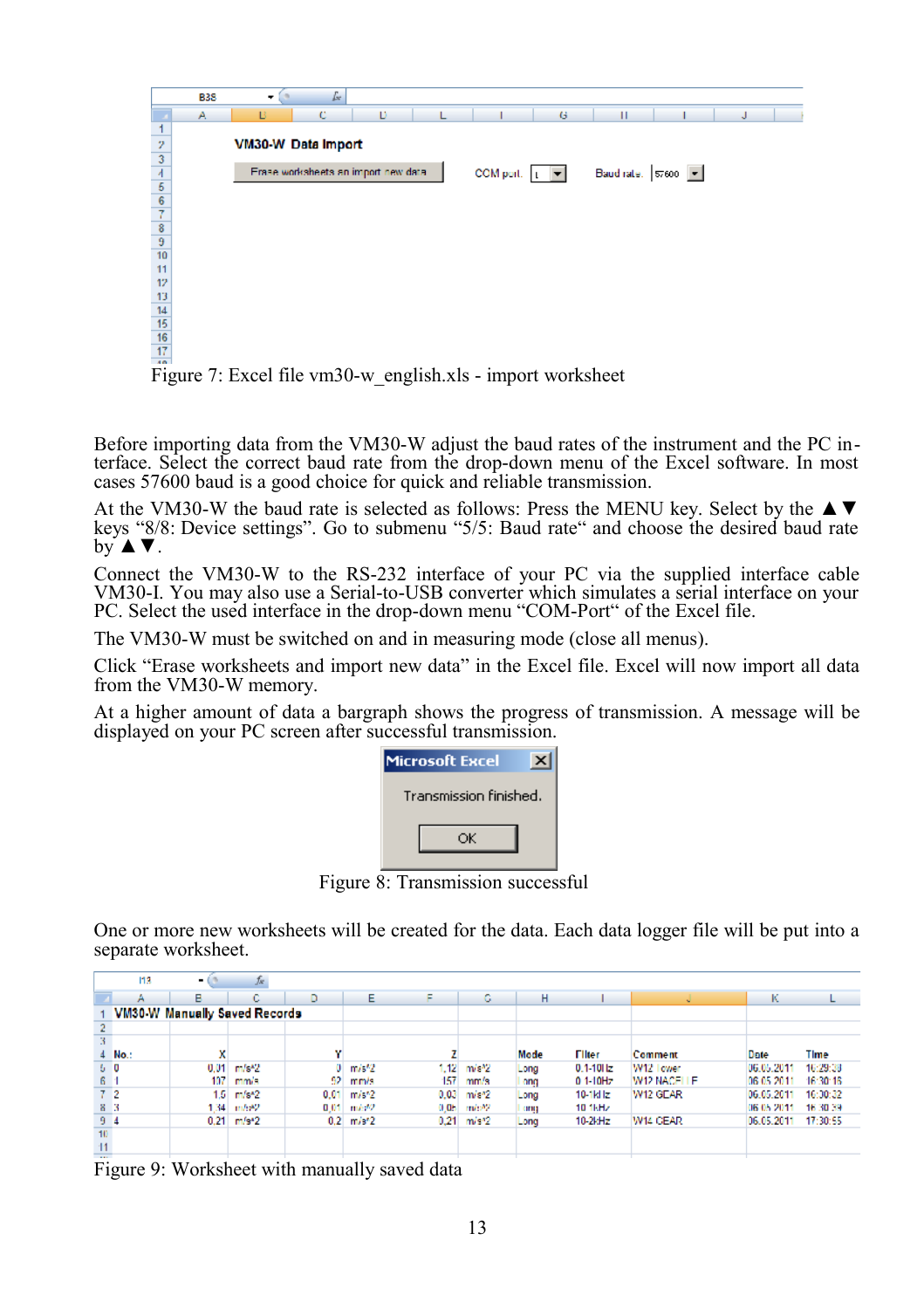|                | F2                         | ίñ.<br>۰       | $f_{\rm M}$   |                  |    |                   |               |
|----------------|----------------------------|----------------|---------------|------------------|----|-------------------|---------------|
|                | А                          | D              | c             | D                | с  | г                 | G<br>m        |
|                | VM30-W Data Logger Records |                |               |                  |    |                   |               |
| $\frac{2}{3}$  |                            |                |               |                  |    |                   |               |
|                |                            | Comment        | W12 TOWER     |                  |    |                   |               |
| 4              |                            | Date:          | 06 05 2011    |                  |    |                   |               |
|                |                            | Start time:    | 15:06:11      |                  |    |                   |               |
| $\overline{6}$ |                            | Moder          | acceleration  | $(1$ one.)       |    |                   |               |
| 7              |                            | <b>Filter:</b> | $0.1 - 10$ Hz |                  |    |                   |               |
| 8              |                            |                |               |                  |    |                   |               |
| 9              |                            |                | x             |                  | Y  |                   | z             |
| 10             |                            | 0 sec          | ٥             | m/s <sup>2</sup> | ٥  | m/s <sub>2</sub>  | m/sn2<br>1.11 |
| 11             |                            | 1 sec          | ٥             | $m/s^2$          | ٥  | m/s*2             | 1,17<br>m/s*2 |
| 12             |                            | 2 год          | o             | m/s/2            | o  | m/s'2             | m/s*2<br>1.14 |
| 13             |                            | <b>J'sec</b>   | o             | m/s'2            | O. | m/s'2             | m/s*2<br>1.14 |
| 14             |                            | 4 sec          | o             | m/s2             | o  | m/s <sup>k2</sup> | m/s*2<br>1.14 |
| 15             |                            | <b>b</b> pec   | o             | m/s/2            | o  | m/s <sup>k2</sup> | 1.15 m/s*2    |
| 16             |                            | 6 pec.         |               | ml:42            |    | mh#2              | 1.15 m/m2     |
| 17             |                            | 7 pec          | 0.33          | mlat2            |    | mht9              | 1.15 m/s/2    |
| 18             |                            | 8 sec          | 0.33          | m/s/2            | o  | m/st2             | 1.14 m/m2     |
| 19             |                            |                |               |                  |    |                   |               |
| $\overline{a}$ |                            |                |               |                  |    |                   |               |

Figure 10: Worksheet with logger data

If transmission has failed, the following message will appear:

| Microsoft Excel                                                                             |
|---------------------------------------------------------------------------------------------|
| Error: No connection<br>- Check the selected COM port<br>- VM30-W must be in measuring mode |
|                                                                                             |

Figure 11: Transmission error

Please check if you have selected the correct COM port in the Excel file (see section [5.2\)](#page-15-0) and if the selected baud rate corresponds with the VM30-W setting. This error message will also appear when the VM30-W is not in measuring mode.

You can restart the transmission. Data will remain in the memory until it is erased (section [4.8.5\)](#page-15-3)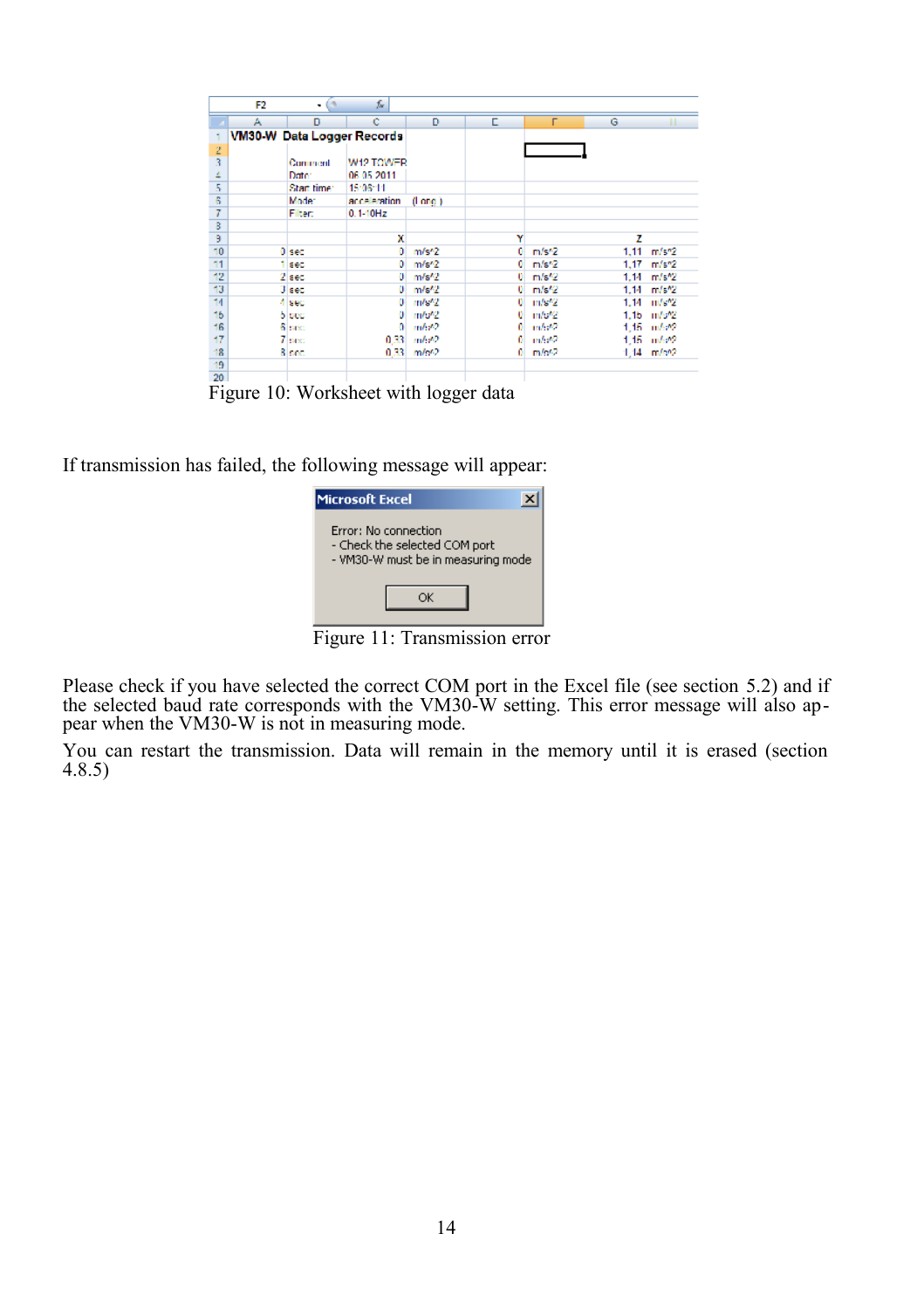## <span id="page-18-1"></span>**5.3. Function of the Excel Macro**

Excel macros are programmed in Visual Basic. Via the Excel menu Tools / Macro / Visual Ba sic Editor you may view and modify the source code of the VM30-W macro.

The only specific part for the VM30-W is the function declaration for RS-232 communication which is embedded by means of the file VM30-DLL:

Declare Sub OPENCOM Lib "VM30.DLL" (ByVal COM\_Parameter\$) Declare Sub CLOSECOM Lib "VM30.DLL" () Declare Sub TIMEOUT Lib "VM30.DLL" (ByVal ms%) Declare Sub STRLENGTH Lib "VM30.DLL" (BvVal B%) Declare Function STRREAD Lib "VM30.DLL" (ByVal D\$) As Integer Declare Sub SENDSTRING Lib "VM30.DLL" (ByVal S As String)

These commands have the following meaning:

**OPENCOM (Parameter\$)** opens a serial interface using the parameter string in the form "COM1:57600, E, 7, 1" (COM port number, baud rate, parity, data bits, stop bits).

**CLOSECOM** closes the serial interface.

**TIMEOUT (ms)** is the maximum waiting time when receiving data from the serial interface in milliseconds. Transmission is stopped if no data is received before the waiting time is over.

**STRLENGTH (Length)** is the length of a character string to be received.

**STRREAD (String)** receives a character string with the length defined by STRLENGTH. When the time defined in TIMEOUT is exceeded, the function returns the string "Fehler". The string variable must be filled with space characters before reception.

Example: SRLENGTH 8 Data $$ = "$ STRREAD (Data\$)

**SENDSTRING (String)** sends the specified character string to the VM30-W.

The program code of the VM30-W macro consists mainly of the reception of character strings from the instrument and their interpretation and display in table fields.

Feel free to modify the macro or the Excel file according to your requirements.

#### <span id="page-18-0"></span>**5.4. Transmission to PC by a Terminal Program**

The VM30-W transmits the stored data as formatted text. Therefore it is also possible to use a terminal program for the display of measured data. The following example explains how to use the program HyperTerminal which is distributed with Windows.

Open HyperTerminal and click File / Properties to make a new connection with the serial interface. Enter the desired baud rate (Bits per second), 7 data bits, even parity, 1 stop bit and no flow control.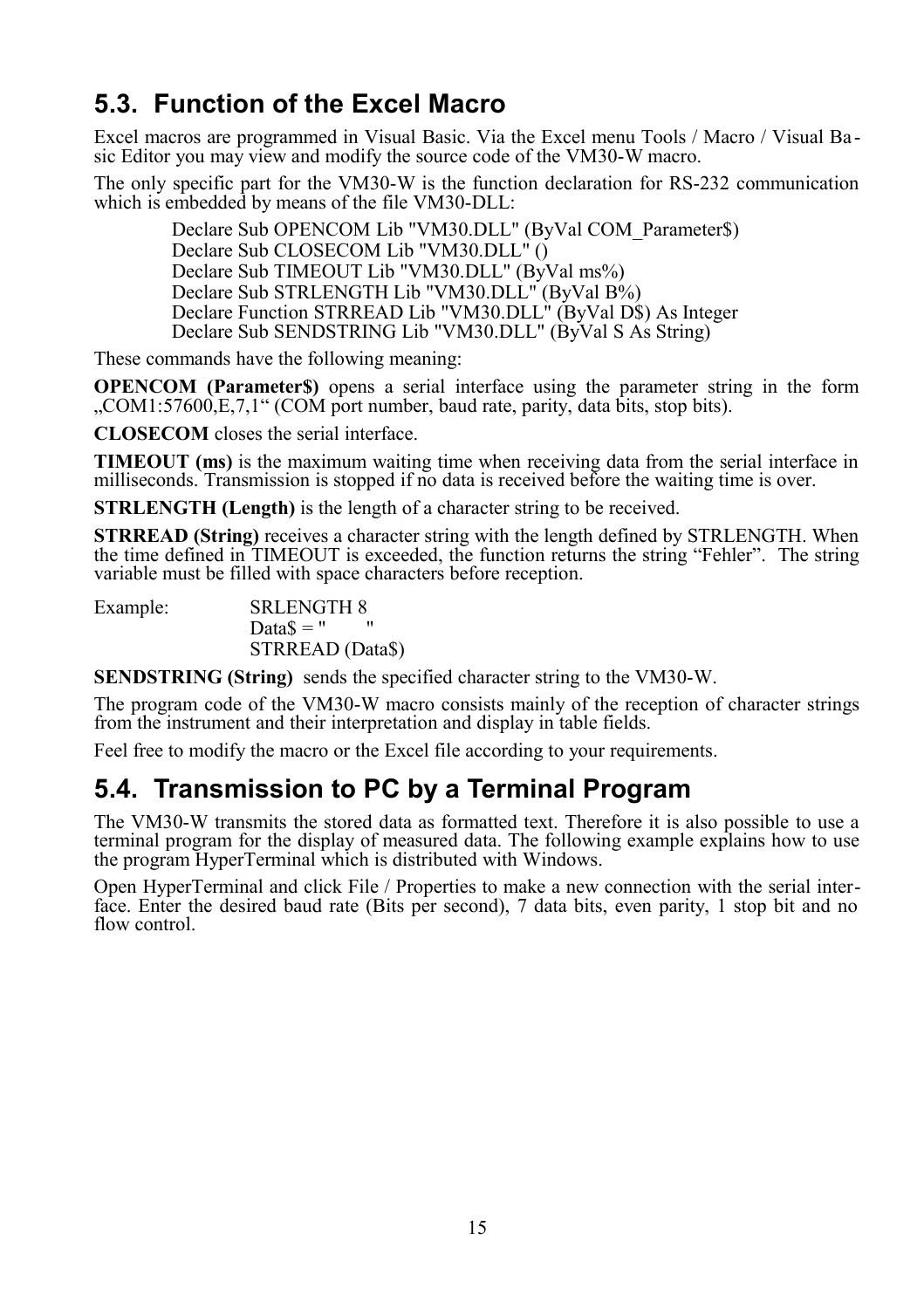| Properties of VM3D-H                                                        | 7x                       |            |                          |
|-----------------------------------------------------------------------------|--------------------------|------------|--------------------------|
| Circle I Tir Settings                                                       |                          |            |                          |
| <b>CHA</b> YM304<br>Change Ison                                             | <b>CDM1 Properties</b>   |            | 2 X                      |
| County Aegon: Deutschand (49)                                               | For: Sottings            |            |                          |
| Enter the area code without the long-distance prefix.<br>0351<br>Area code: | Eite per second:   57500 |            | $\overline{\phantom{a}}$ |
| Hhcre number:<br>Correctusing CCM1                                          | Deta bi.s. 7             |            | ×.                       |
| Conjuse                                                                     |                          | Pany: Even |                          |
| M Leo pourty/region pode and area pode<br>F Eedist In busy                  | <b>Bton hirst   1</b>    |            | ۰                        |
|                                                                             | Flow control. None       |            | E.                       |
| nĸ.                                                                         |                          |            | Restore Defective        |

Figure 12: Configuration of HyperTerminal for data from the VM30-W

Open the new connection. In the bottom line of the HyperTerminal window you will see "connected". The terminal is now ready for data reception. Data is received as soon as you enter a "#" character in the terminal window.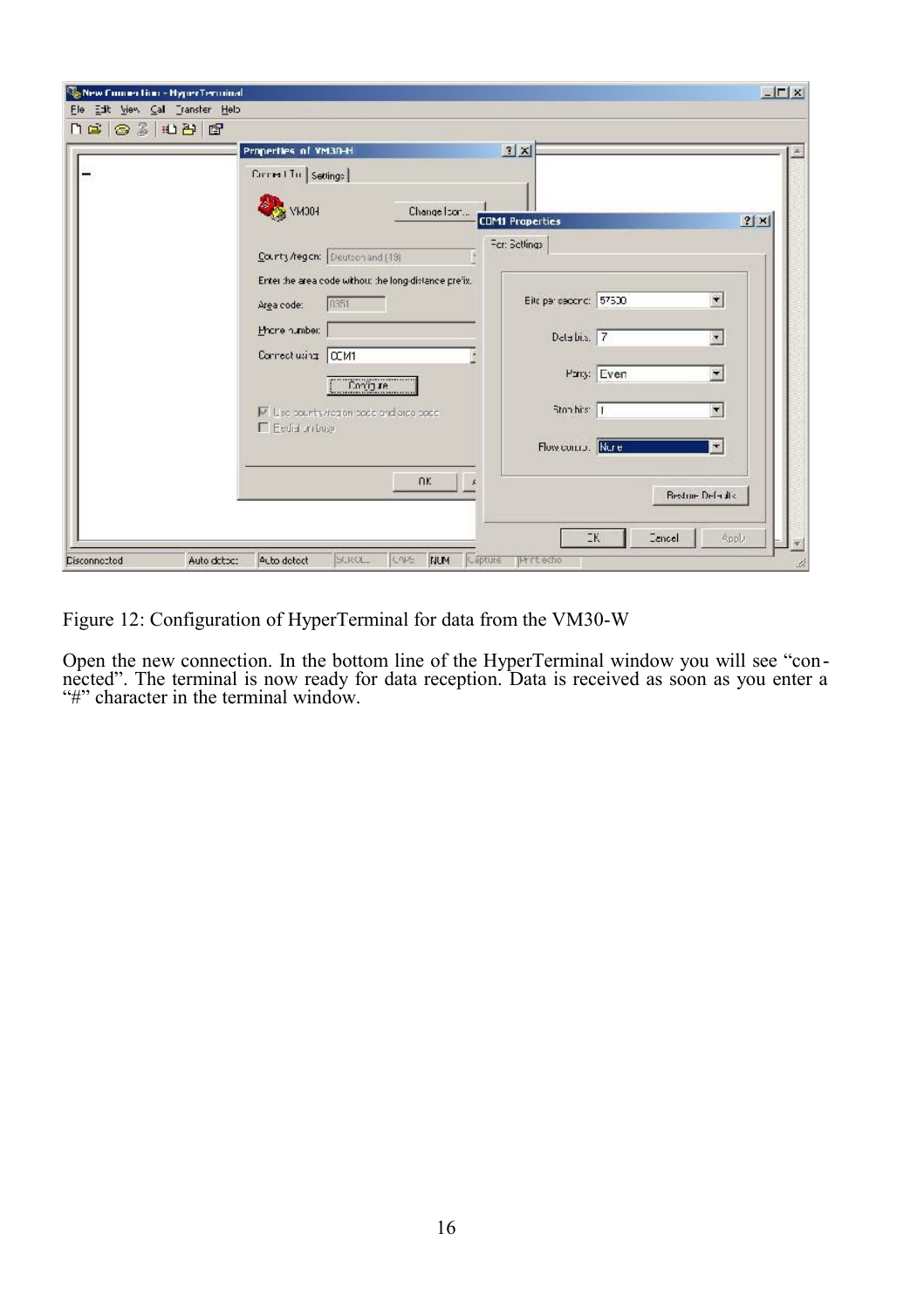| WM30 - HyperTerminal<br>Datei Edarbeiten Ansicht Anrufon Übertradung ?                                                                                                                | $  $ $\Box$ $\times$ |
|---------------------------------------------------------------------------------------------------------------------------------------------------------------------------------------|----------------------|
| De 500 C                                                                                                                                                                              |                      |
|                                                                                                                                                                                       |                      |
|                                                                                                                                                                                       |                      |
| NCMY HIDGGLR DATA                                                                                                                                                                     |                      |
| Title: W12 TURM                                                                                                                                                                       |                      |
| Start date: 05/06/11<br>Start time: 15:06:11                                                                                                                                          |                      |
| Log time interval: 0001 sec                                                                                                                                                           |                      |
| logged quantity: acceleration.<br>(Long.)                                                                                                                                             |                      |
| Filter: 0.1 10Hz                                                                                                                                                                      |                      |
|                                                                                                                                                                                       |                      |
| 0.00<br>Υ:<br>0.00<br>-0000<br>sec: X:<br>$m/s$ 2<br>m/s^2<br>Z:<br>1.11<br>$n/s^2$                                                                                                   |                      |
| Ψ:<br>Z.<br>sec $: X:$<br>11 . MA<br>m/s^2<br>0.00<br>$n/s$ $2$<br>111<br>-иии1<br>$n/s^2$                                                                                            |                      |
| Υ:<br>0002<br>Х.<br>$m/s^2$<br>$m/s^2$<br>Z:<br>1.14<br>0.00<br>0.00<br>$n/s^2$<br>sec:<br>γ:<br>+0003 sec :<br>х.<br>0.00<br>m/s 2<br>$m/s$ 2<br>1.14<br>$n/s$ <sup>-2</sup><br>0.00 |                      |
| Z:<br>Z:<br>Z:<br>1.14<br>+0004 sec :<br>х.<br>m/s^2<br>γ:<br>m/s^2<br>0.00<br>0.00<br>$n/s^2$                                                                                        |                      |
| 1.15<br>Х.<br>γ.<br>+0005 sec :<br>0.00<br>m/s^2<br>0.00<br>m/s^2<br>$n/s^2$                                                                                                          |                      |
| $m/s$ $2$<br>Ψ:<br>$m/s$ $2$<br>Ŀ.<br>1.15<br>+0006 sec : X:<br>0.00<br>$n/s^2$<br>0.00<br>Z:<br>0007 sec : X:<br>Υ:<br>0.33<br>$Ms^2$<br>1.15<br>0.00<br>$m/s^2$<br>$n/s^2$          |                      |
| Z÷<br>+0008 sec : X:<br>0.33<br>Υ:<br>1.14<br>$n/s^2$<br>m/s 2<br>0.00<br>m/s 2                                                                                                       |                      |
|                                                                                                                                                                                       |                      |
| Transmission finshed.                                                                                                                                                                 |                      |
|                                                                                                                                                                                       |                      |
| $RF$ $Qross$<br>DILCKBECTO<br>Aufædnen<br><b>NIM</b><br>Verbuggen 00:03:00<br>Auto-Erkenn.<br>57600 7-F-1                                                                             |                      |

Figure 13: Import of VM30-W data into HyperTerminal

## <span id="page-20-3"></span>**6. Other Settings**

#### <span id="page-20-2"></span>**6.1. Time and Date**

The VM30-W has a real-time clock providing time and date for data recording.

It can be changed in the menu "5/8: Time and Date". Successively enter hours, minutes, seconds, year, month and day using the **▲▼** keys. Each value becomes effective as soon as you press OK. By pressing ESC you may leave the menu without changes.

The correct time settings can be checked by the INFO key.

The real-time clock continues operation if the batteries are removed for replacement. Only after several hours without batteries will the settings disappear.

### <span id="page-20-1"></span>**6.2. Beep Sound On / Off**

In the menu "8/8: Device settings", submenu "1/5: Beeper on/off" you may switch the beep sound on or off.

### <span id="page-20-0"></span>**6.3. Automatic Shut-Off Timer**

Select the menu "8/8: Device settings", submenu "2/5: Shut-off timer" to activate the shut-off timer and to select between 1, 10 or 30 Minutes. The timer is restarted after pressing a key, i.e. the instrument only switches off after the selected time if no operation was made.

The shut-off timer is only active in the measuring mode. In the data logger mode it is disabled.

The default shut-off time is 10 minutes.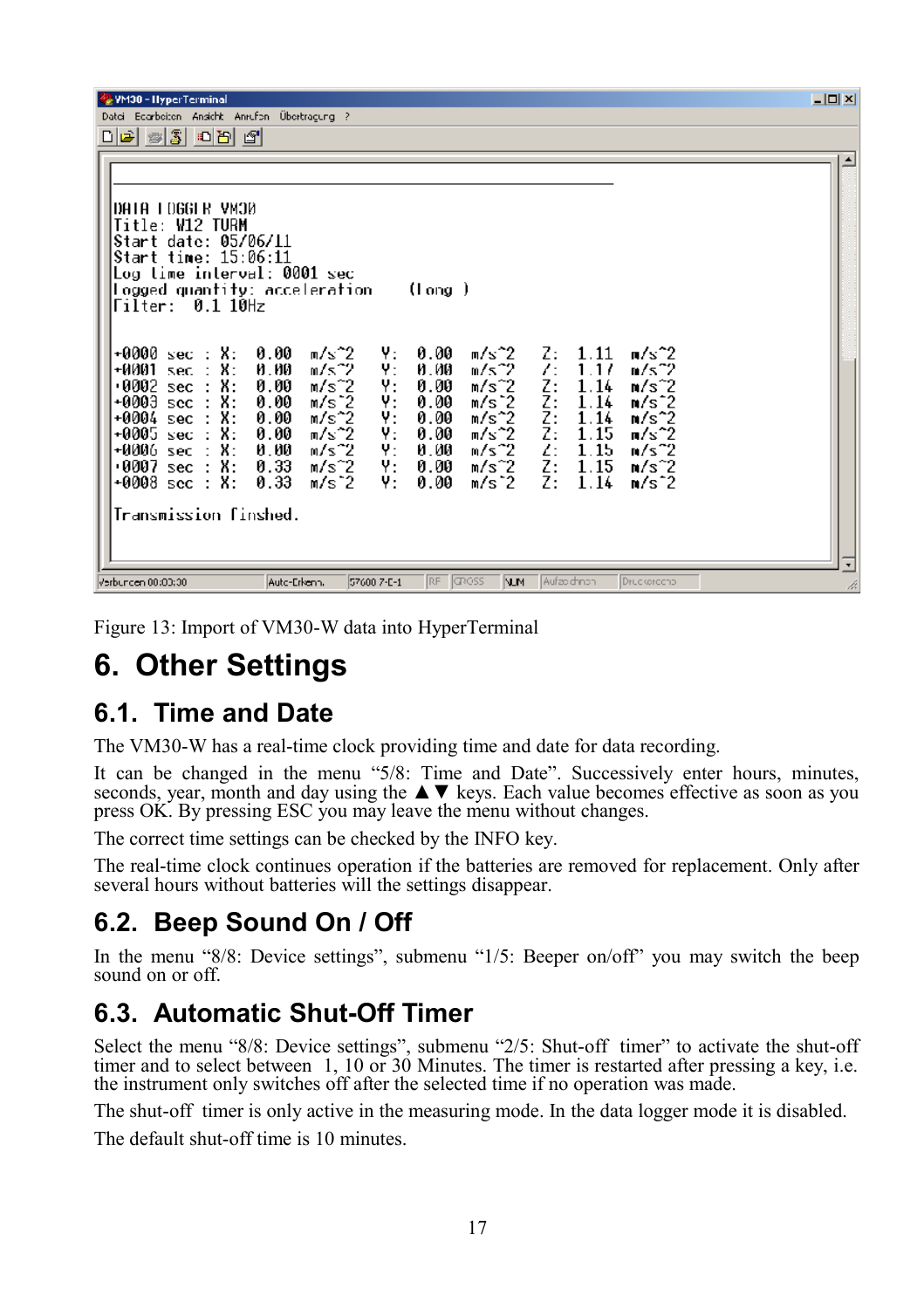## <span id="page-21-3"></span>**6.4. Battery Type**

For proper function of the battery indicator the correct battery type must be entered. In the menu "8/8: Device settings", submenu "3/5: Battery type" you may choose between Alkaline cells and NiMH accumulators. This setting takes into account the different nominal voltages of both battery types.

## <span id="page-21-2"></span>**6.5. Baud Rate**

Select the menu "8/8: Device settings", submenu "5/5: Baud rate" to choose the baud rate of the RS-232 interface. Available are 19200, 38400, 57600 and 115200 bits per second. Default value is 57600. If you have problems with faulty data transmission, e.g. with older PC models, lowering the baud rate may be helpful.

## <span id="page-21-1"></span>**7. Serial Interface**

The connector of the serial (RS-232) interface is located at the front of the instrument. It is a *Binder* 711 female socket with 5 pins. It provides the Rx (receive), Tx (transmit) and GND (ground) signal.



Figure 14: Pin assignment of the serial interface socket (view from outside)

A protective cover makes the socket waterproof (IP65) when not in use.

For connection with the Sub-D9 socket of a PC serial interface the interface cable VM30-W is supplied with the instrument. For PCs without serial interface a commercially available serial-to-USB converter can be used which simulates a serial interface on the PC.

# <span id="page-21-0"></span>**8. Signal Output**

The VM30-W provides the three AC signals of the accelerometer via a *Binder* 711 socket (4 pins, female) at the front of the case. The AC output is buffered and unfiltered. Depending on the selected measuring range (Menu 1/8: Gain) the sensor signal will appear at the output either with -20 dB attenuation or undamped:

| Acceleration                         | Velocitv                    | <b>Output Attenuation</b> |
|--------------------------------------|-----------------------------|---------------------------|
| $0.12 \text{ m/s}^2$ <sub>neak</sub> | $1,2$ mm/s $_{\text{neak}}$ | $0$ dB                    |
| $1.2 \text{ m/s}^2$ <sub>peak</sub>  | 12 mm/s $_{\text{neak}}$    | $-20$ dB                  |
| $12 \text{ m/s}^2$ <sub>neak</sub>   | 120 mm/s $_{\text{neak}}$   | 0 dB                      |
| $120 \text{ m/s}^2$ <sub>peak</sub>  | 1200 mm/s $_{\text{peak}}$  | $-20$ dB                  |

The output source impedance is  $\leq 100 \Omega$ . The dynamic range is  $\pm 2 \text{ V}$ , i.e. at higher magnitudes of the sensor signal the AC output will be clipped.



Figure 15: Pin assignment of the AC output socket (view from outside)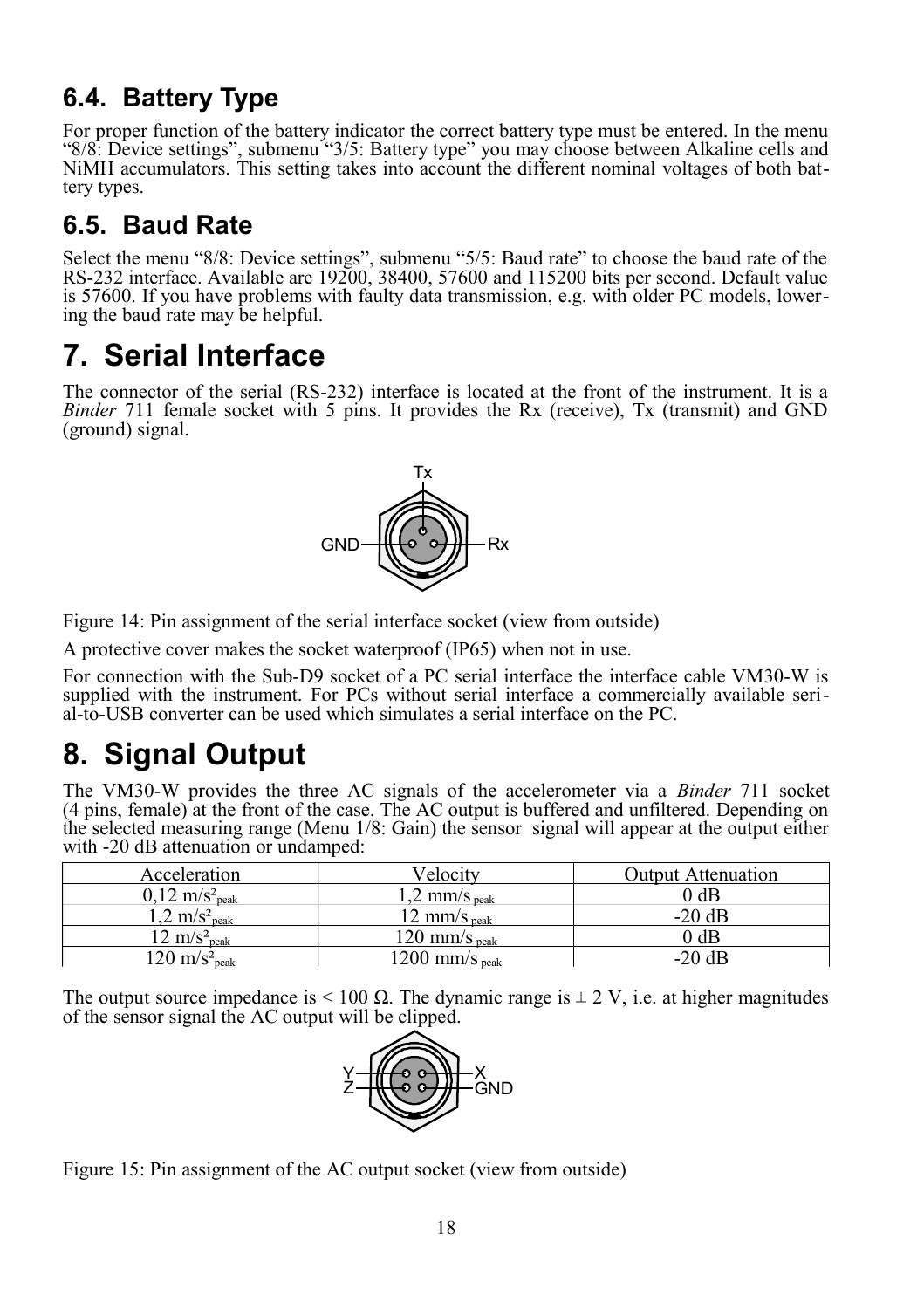A protective cover makes the socket waterproof (IP65) when not in use.

# <span id="page-22-2"></span>**9. Power Supply**

#### <span id="page-22-1"></span>**9.1. Battery Operation**

The VM30-W is powered from three Mignon / LR6 / AA type cells. It was designed particularly with regard to a long battery life time.

Both Alkaline cells and NiMH accumulators can be used. A battery indicator with 20 segments is displayed in the upper right display corner. For proper battery indication it is necessary to select the correct battery type. Go to menu ,,8/8: Device settings" and submenu ,,3/5: Battery type". Select the used battery type by the  $\blacktriangle \triangledown$  keys and confirm by OK.

If the battery voltage drops below a minimum value of 3.3 V, the text "Bat!" is displayed instead of the battery indicator along with a beep sound (provided the beep sound is switched on, see menu "1/5: Beeper on / off"). If the battery voltage drops further below 3.1 V, then the instru ment will switch itself off.

**Important:** Switch off the VM30-W by the ON/OFF key before replacing the battery. Otherwise the user settings may get lost.

Firmly press the two gray buttons on the side of the case (see page [1\)](#page-4-0) and pull out the battery holder. After replacing the batteries, put the battery holder back into the case with the cable ahead and snap in the cover.

If the instrument cannot be switched on after replacing the batteries, press the RESET button as described in section [Fehler: Referenz nicht gefunden.](#page-22-3)

#### **Important:**

- Use three batteries of the same type and manufacturing date.
- Be sure to insert the batteries with the correct polarity as stamped on the battery holder.
- Replace discharged batteries immediately and remove the batteries if the instrument is not used for an extended period. Otherwise leakage may cause irreversible damage.



<span id="page-22-3"></span>Please use your local collection or recycling system for the disposal of batteries. Do not throw batteries into domestic waste.

### <span id="page-22-0"></span>**9.2. External Supply**

The VM30-W can be supplied externally via a socket type *Binder* 711 (5 pins, female). The supply voltage range is 8 to 12 VDC with a current consumption below 200 mA. The voltage source must be able to supply a peak current of 1 A in the moment after switching on the VM30-W. The power supply input is protected against false polarization.

Operation with external supply is indicated as "Ext." instead of the battery indicator.

Charging the internal batteries by an external supply voltage is not possible.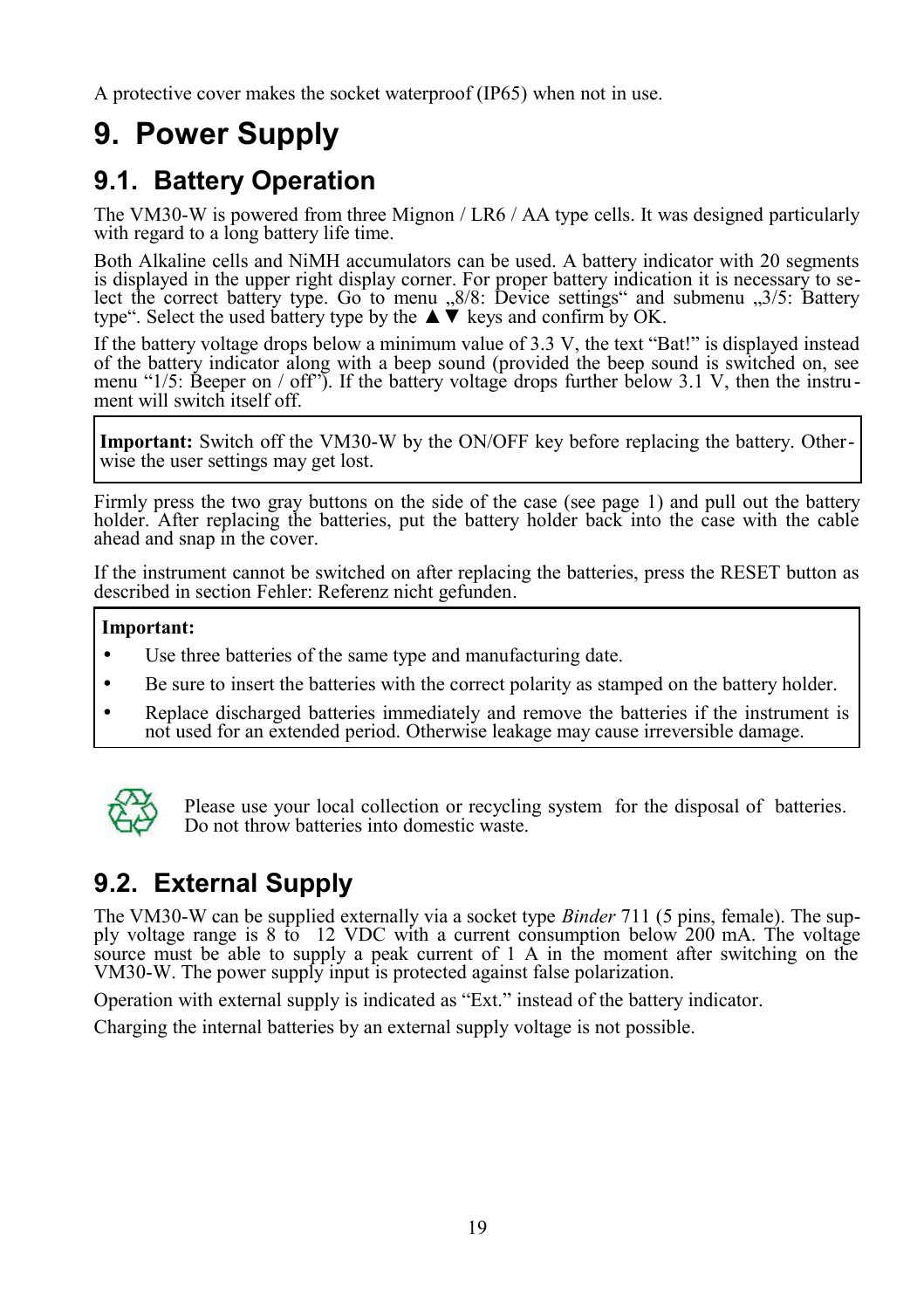

Figure 16: Pin assignment of the power supply socket (view from outside)

A protective cover makes the socket waterproof (IP65) when not in use.

# <span id="page-23-0"></span>**10. Loading Default Settings**

The instrument can be reset to the initial factory settings by choosing the menu item "6/8: Load defaults".

This effects:

- Reset of the transducer sensitivities to  $50.00 \text{ mV/ms}^{-2}$
- Reload of the factory calibration values
- Overwriting the user-defined setups with their default values (see section [4.5\)](#page-12-1)
- Reset of time and date
- Reset of other variables like baud rate, beep sound, measuring range, shut-off timer and battery type
- Erasing the data memory

# <span id="page-23-2"></span>**11. Hardware Reset**

If the VM30-W should not start after longer storage without batteries, it may be necessary to reset the software. This can be done by pressing the RESET button which is located in the battery compartment (see [Figure 2\)](#page-4-2). After this it may be necessary to load the default settings as de-scribed in section [10.](#page-23-0) Please check also time and date.

# <span id="page-23-1"></span>**12. Hardware and Firmware Version**

The hardware and firmware versions of the VM30-W are coded as follows:

#### **HHH.FFF**

 HHH is the hardware version FFF is the firmware- version

You may identify the hardware and firmware version when you press the INFO key.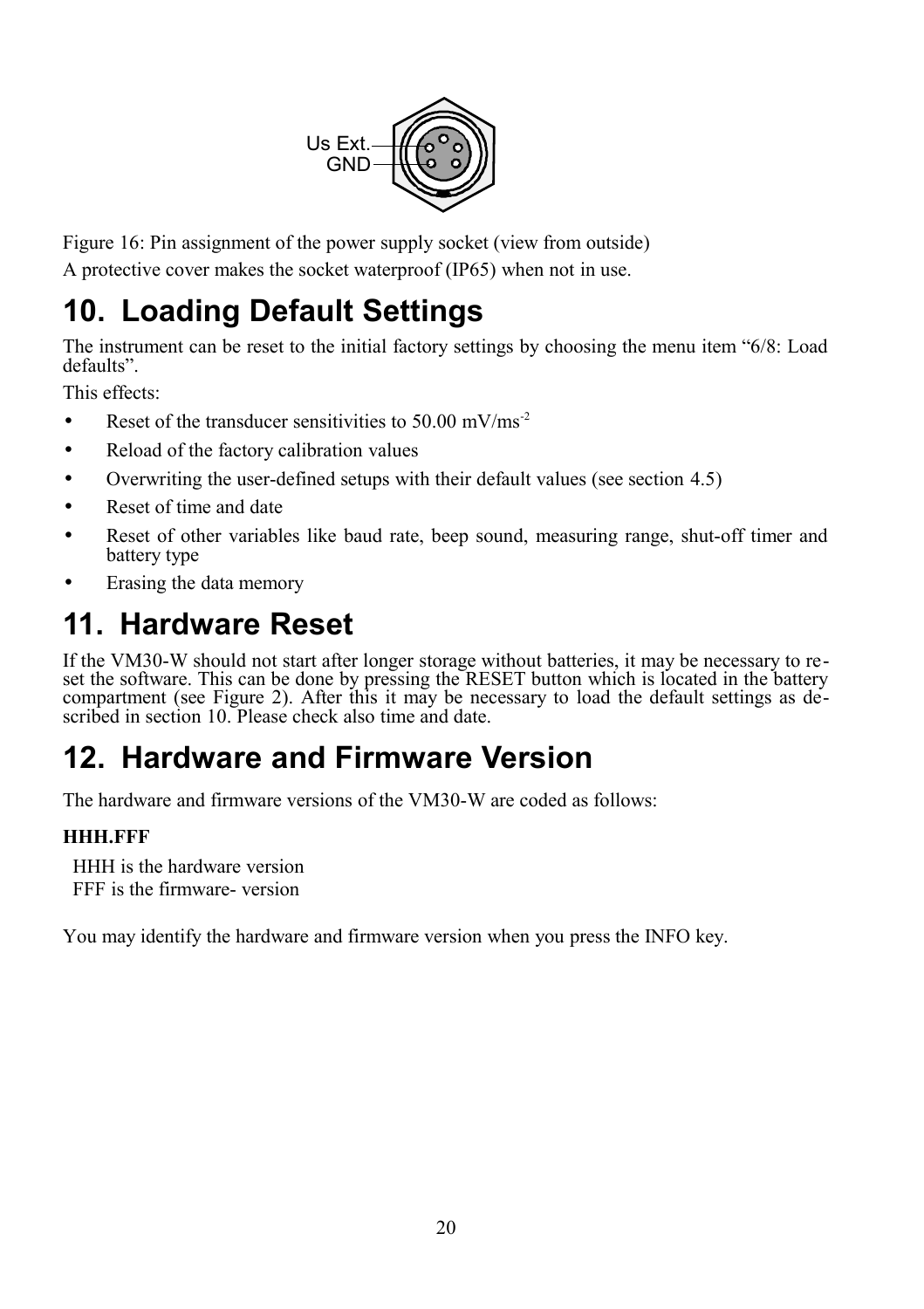# <span id="page-24-2"></span>**13. Calibration**

The VM30-W is supplied in calibrated condition. That means the displayed vibration is within the tolerance range provided that the sensitivity of the used transducer was entered correctly. When the instrument was purchased with one or two sensors, the sensitivities are stored in the VM30-W memory. The entered transducer sensitivities can be found in the supplied calibration certificate.

The calibration interval depends on the intensity of use. Metra recommends to recalibrate the equipment every 1 to 2 years. You may send the instrument for recalibration to the manufacturer or to an independent lab.

In addition to calibration the standards for human vibration measurement demand a regular function check.

After changing the accelerometer, its sensitivities must be entered. When you connect the sensor cable, the calibration menu will open automatically. There you can select between two sensor types. These will be usually a hand-arm and whole-body accelerometer. After selecting the sensor you may either skip the calibration if the sensitivities have already been entered or you may calibrate the sensor in two different ways:

- Sensitivity input as numbers in  $mV/ms<sup>-2</sup>$  for each axis
- •Calibration of each axis by a reference shaker which supplies a constant sinusoidal vibration signal of known magnitude.

#### <span id="page-24-1"></span>**13.1. Entering Transducer Sensitivities**

The menu for entering sensitivities opens either when you connect a transducer or when you press the MENU key and select "7/8: Sensor". After selecting "By transducer sensitivity" enter the sensitivities in  $\text{mV/ms}^2$  from the supplied calibration certificate successively for X,  $\check{Y}$  and Z using the  $\triangle$   $\blacktriangleright$  keys. The permissible range is 40.00 to 60.00 mV/ms<sup>-2</sup> An error message is displayed if higher or lower values are entered.

You may check the entered values anytime when you open the menu "7/8: Sensor". If you do not want to change the calibration values, only press the OK key.

#### <span id="page-24-0"></span>**13.2. Sensitivity Calibration by a Vibration Calibrator**

The menu for mechanical calibration of transducer sensitivities may be reached either by pressing the MENU key and selecting "7/8: Sensor". Press OK and choose the calibration mode "By vibration calibrator".

The calibration feature of the VM30-W is based on a reference vibration signal of 10  $\text{m/s}^2$ (RMS) with a frequency of 159.2 Hz. Particularly suited are the vibration calibrators VC20 and VC21 because of their high mass loading capacity. For the calibration in X and Z direction a 90° mounting adapter is needed which can be ordered from Metra.

Calibration starts with the X axis. Mount the sensor facing towards direction X onto the shaker head of your calibrator and switch the calibrator on. Contact Metra for suitable mounting accessories. The VM30-W will now display the measured vibration level in m/s². Adjust the display exactly to 10.0 m/s<sup>2</sup> by means of the  $\blacktriangle \blacktriangledown$  keys.

Subsequently calibrate the other two channels in the same way.

You may finish calibration without changing the active channel by pressing ESC. The calibration of other channels which have been changed before remains stored.

Enter a sensor name with up to 20 characters using the  $\triangle \blacktriangle \blacktriangledown \blacktriangleright$  keys and confirm with OK.

The VM30-W may store the sensitivities of two transducers. You may check the entered values anytime when you open the menu "7/8: Sensor", choose "Edit this sensor?", confirm the nominal sensitivity by OK and choose "By transducer sensitivity". If you do not want to change the calibration values, only press the OK key.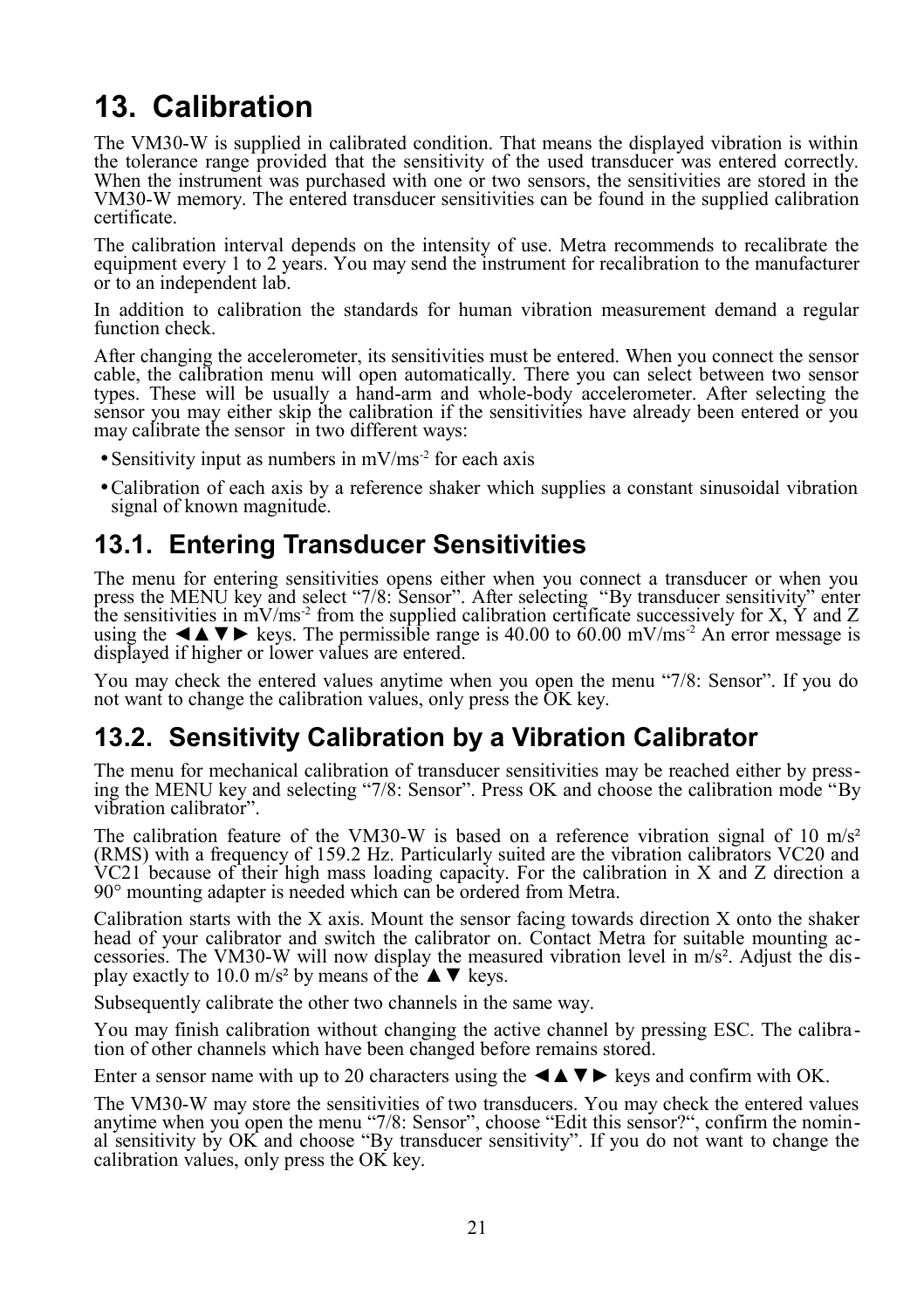## <span id="page-25-0"></span>**14. Firmware Update**

This function is used to replace the instrument's firmware with a newer version.

 $\Rightarrow$  Use this function carefully! All settings you have made will get lost. Before starting the update process, the old firmware will be erased. Consequently the instrument will not function until installing new firmware.

Please go to our web site

[http://www.mmf.de/software\\_download.htm](http://www.mmf.de/software-download.htm)

to check availability of a newer firmware version than the one installed on your VM30-W. You may check the installed version by pressing the key  $\blacktriangleleft$  in the measuring mode (see section [12\)](#page-23-1).

At first you need to download the program "MMF Firmware Updater" and to install it on your PC. This update utility runs under all Windows versions.

After this, download the firmware file vm30-w.hex and save it in your working directory.

Connect your VM30-W via a serial interface cable to your PC. If your PC has no serial interface, you may use an USB/RS-232 converter. Please verify that this converter is recognized as COM port in the device manager of your PC.

Start the "MMF Firmware Updater" from the Windows start menu.



Figure 17: Firmware update utility

Select the instrument name (VM30-W) from the pull-down menu.

Click the button "Load a" and load the firmware file vm30-w.hex from your working directory.

Select the COM port of your PC where you have connected the cable or the USB converter.

At the VM30-W select the menu "8/8: Device settings" and the sub-menu "5/5: Firmware update". If you confirm the subsequent warnings by OK, the old firmware will be erased and the VM30-W will be waiting for data from the serial interface.

Click the "Send" button in the firmware updater utility. The update takes two to three minutes. Progress is indicated at the VM30-W by the display back light flashing.

 $\Rightarrow$  The update process must not be interrupted!

Reception errors are signaled by a PC error message. If an error has occurred, restart the firmware update utility.

A successful update is indicated by a PC message.



Figure 18: Update successful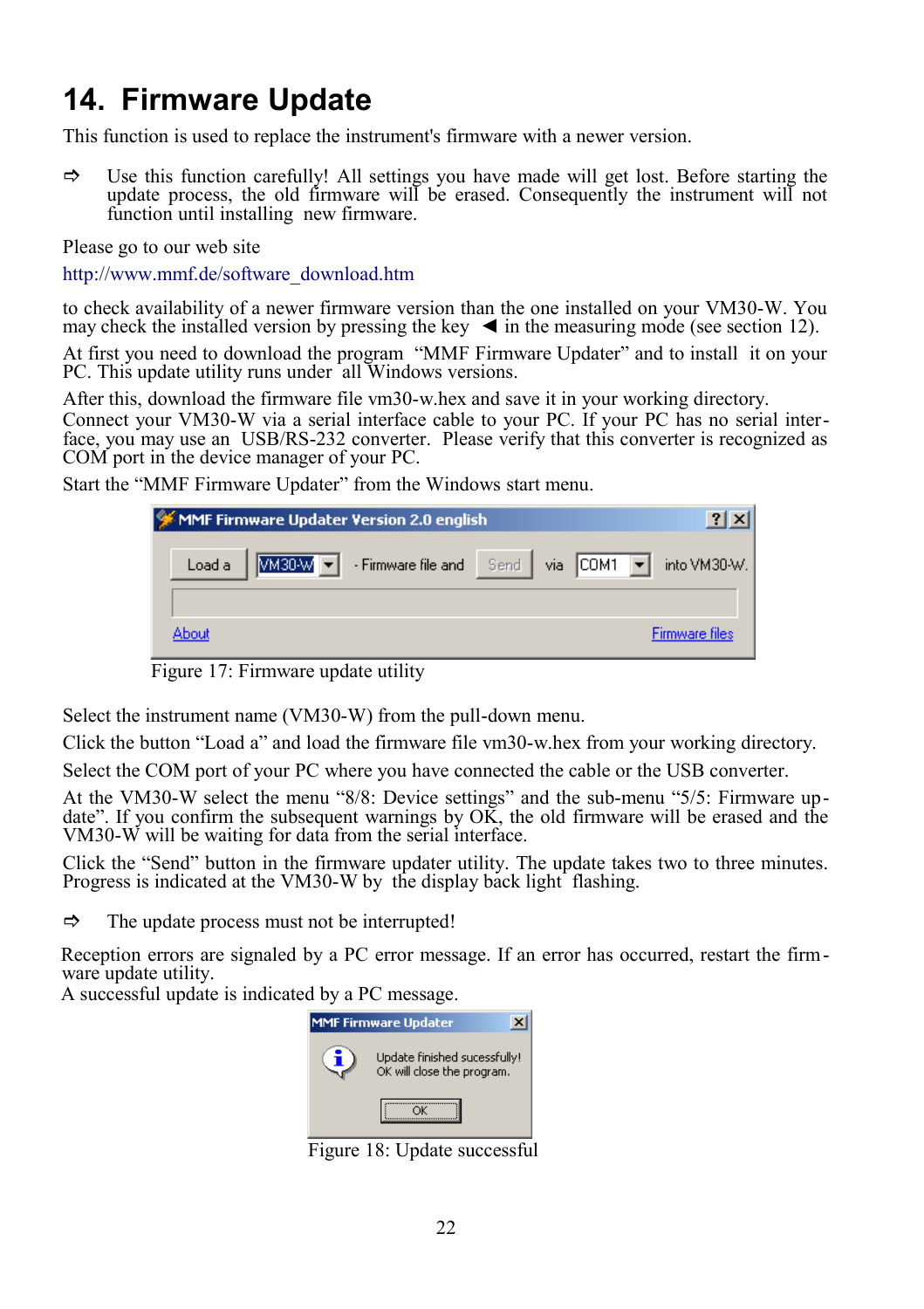The VM30-W will restart automatically. All variables will be reset to their default values (see section [10\)](#page-23-0).

## <span id="page-26-0"></span>**15. Frequently Asked Questions**

| <b>Ouestion</b>                                                                                                                             | Answer                                                                                                                                                                                                                          |  |  |  |
|---------------------------------------------------------------------------------------------------------------------------------------------|---------------------------------------------------------------------------------------------------------------------------------------------------------------------------------------------------------------------------------|--|--|--|
| Why does the VM30-W display<br>only one or two measuring values<br>although I have connected a triaxial<br>accelerometer?                   | The VM30-W recognizes open inputs and blanks the<br>respective channels.<br>Check the sensor connectors. Replace the cable or the<br>sensor, if necessary.                                                                      |  |  |  |
| The VM30-W displays continuously<br>overload or invalid results.                                                                            | Press the MENU key and select "6/8: Load defaults".<br>After this the transducer sensitivities from the calibra-<br>tion certificate, time and date must be entered again.<br>Stored data and user-defined setups will be lost. |  |  |  |
| What can I do if the instrument can-<br>not be switched on after replacing<br>the batteries?                                                | Press the Reset button behind the battery cover (. After<br>this check time and date.                                                                                                                                           |  |  |  |
| Why doesn't the instrument display<br>react to changes of the vibration<br>magnitude after a longer measuring<br>time in the RMS mode Long? | As a result of averaging over the entire measuring time<br>do short vibration events not change significantly the<br>displayed value.                                                                                           |  |  |  |
| What can I do if the Excel macro<br>stops data transmission or receives<br>invalid data?                                                    | Reduce the baud rate in the Excel worksheet "Import"<br>and in the VM30-W menu "8/8: Device settings".                                                                                                                          |  |  |  |
| My instrument displays erroneous<br>data instead of time, date and user-<br>defined setups.                                                 | The instrument has been stored without batteries over a<br>longer period. Perform a reset as described in chapter<br>11 and reload the default settings (chapter 10).                                                           |  |  |  |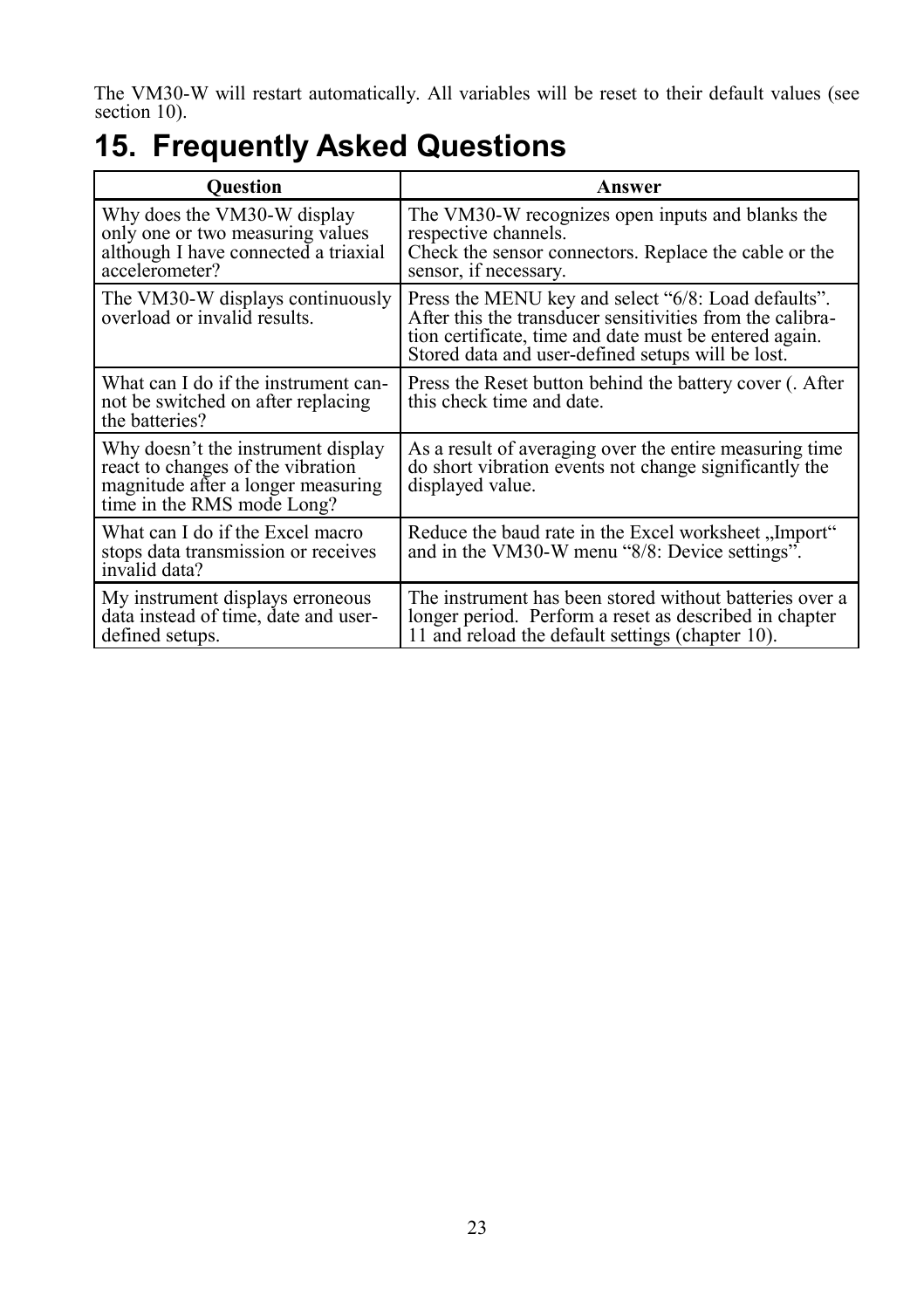# <span id="page-27-0"></span>**16. Technical Data**

Measuring ranges with sensor  $50 \text{ mV/ms}^2$  Acceleration: Velocity:  $0.001 - 0.12 / 0.01 - 1.2 / 0.1 - 12 / 1 - 120$  m/s<sup>2</sup><sub>peak</sub>  $0.01$ -1.2 / 0.1-12/ 1-120 / 10-1200 mm/s<sup>2</sup><sub>peak</sub> Full scale values valid only for filter / integrator attenuation 0 dB. Accuracy:  $\lt 3\%$  and  $\pm 2$  digits at reference conditions Amplitude linearity:  $\leq 5\%$  of measuring value in all ranges RMS modes: Short: running RMS (1 s) Long: interval RMS (up to 10 hours) Filters (3 dB limits): 0.08 – 10 Hz (acceleration and velocity) 10 -1000 Hz (acceleration and velocity)  $10 - 2000$  Hz (acceleration)  $10 - 5000$  Hz (acceleration) The filters are  $2<sup>nd</sup>$  order Butterworth filters. Display: Graphical LCD with 32 x 120 dots and LED back light 3 vibration values with unit and mode Sensor inputs: 3 IEPE inputs, socket type *Binder* 711, female, 4 pins IEPE supply: 3 constant current sources, 2 mA, compliance voltage 20V automatic sensor detection Transducer sensitivity: Nominal 50 mV/ms<sup>-2</sup>, adjustable  $40 - 60$  mV/ms<sup>-2</sup> Recommended sensor: KS823B Cross-talk between  $X/Y/Z$ :  $\leq 0.5\%$  at  $\pm 3$  V input voltage, filter  $0.4 - 10\,000$  Hz Signal output: 33 AC sensor signals, buffered and unfiltered, peak output voltage  $\pm 2$  V, output impedance < 100  $\Omega$ Socket type *Binder* 711, male, 4 pins User-defined setups: 10 individually selectable parameter sets for vibration quantity, filter and display mode Overload indication: Separately for each channel, at inputs and after integrators. Thresholds for measuring ranges:  $\pm 1.2$  mV /  $\pm 12$  mV /  $\pm 120$  mV /  $\pm 6$  V Memory: Flash memory for 1000 to 3000 measuring values, depending on the recording mode, optionally with time, date and comment Recording modes: Manually by SAVE key or Logging, time controlled, time interval 1 second to 10 hours Serial interface: Socket type *Binder* 711, female, 3 pins Baud rates: 19200 / 38400 / 57600 / 115200 Parity: even, data bits: 7, stop bits: 1 Batteries: 3 Alkaline cells or NiMH accumulators type IEC LR6 (Mignon) Battery operating time: 15 to 25 hours Battery indication: 20 segments, nominal battery voltage selectable, acoustical low voltage warning External power supply: 8 to 12 V DC, < 200 mA, peak current: 1 A socket type *Binder* 711, female, 5 pins Shut-off timer: After 1, 10, 30 minutes or no shut-off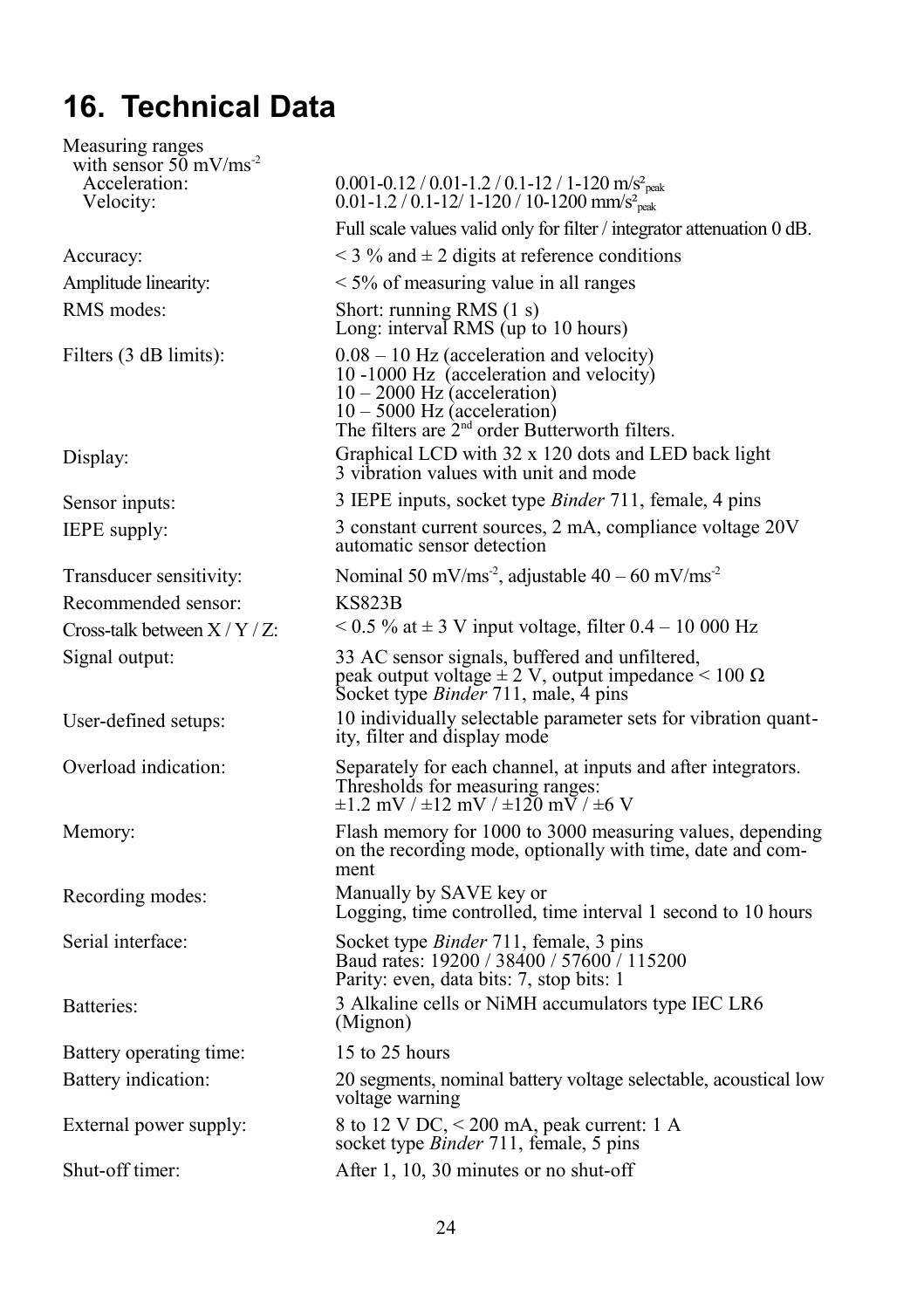| Operating temperature range:                      |                                                                                                                                                                                                                                                                  |  |                     | -10 to 50 °C, < 95 % relative humidity without condensation |
|---------------------------------------------------|------------------------------------------------------------------------------------------------------------------------------------------------------------------------------------------------------------------------------------------------------------------|--|---------------------|-------------------------------------------------------------|
| Deviation over temperature and<br>humidity range: | Instrument:<br>Sensor KS823B:                                                                                                                                                                                                                                    |  |                     | $\leq \pm 1$ % of reading<br>$\leq \pm 2$ % of reading      |
| Protection grade:                                 | Instrument<br>Sensor KS823B:                                                                                                                                                                                                                                     |  | <b>IP65</b><br>IP67 |                                                             |
| Dimensions:                                       | $165 \times 92 \times 31 \text{ mm}^3$                                                                                                                                                                                                                           |  |                     |                                                             |
| Weight including batteries:                       | 350 g                                                                                                                                                                                                                                                            |  |                     |                                                             |
| Supplied accessories:                             | Sensor KS823B with 5 m cable (088) and data sheet<br>Magnetic base 508<br>Mounting disk with ring nut 629<br>RS-232 interface cable<br>VM30-I:<br>034:<br>Signal cable, $0.5$ m, <i>Binder</i> $711 / 3 \times BNC$<br>Mains plug adapter 115 / 230 V<br>VM30-P: |  |                     |                                                             |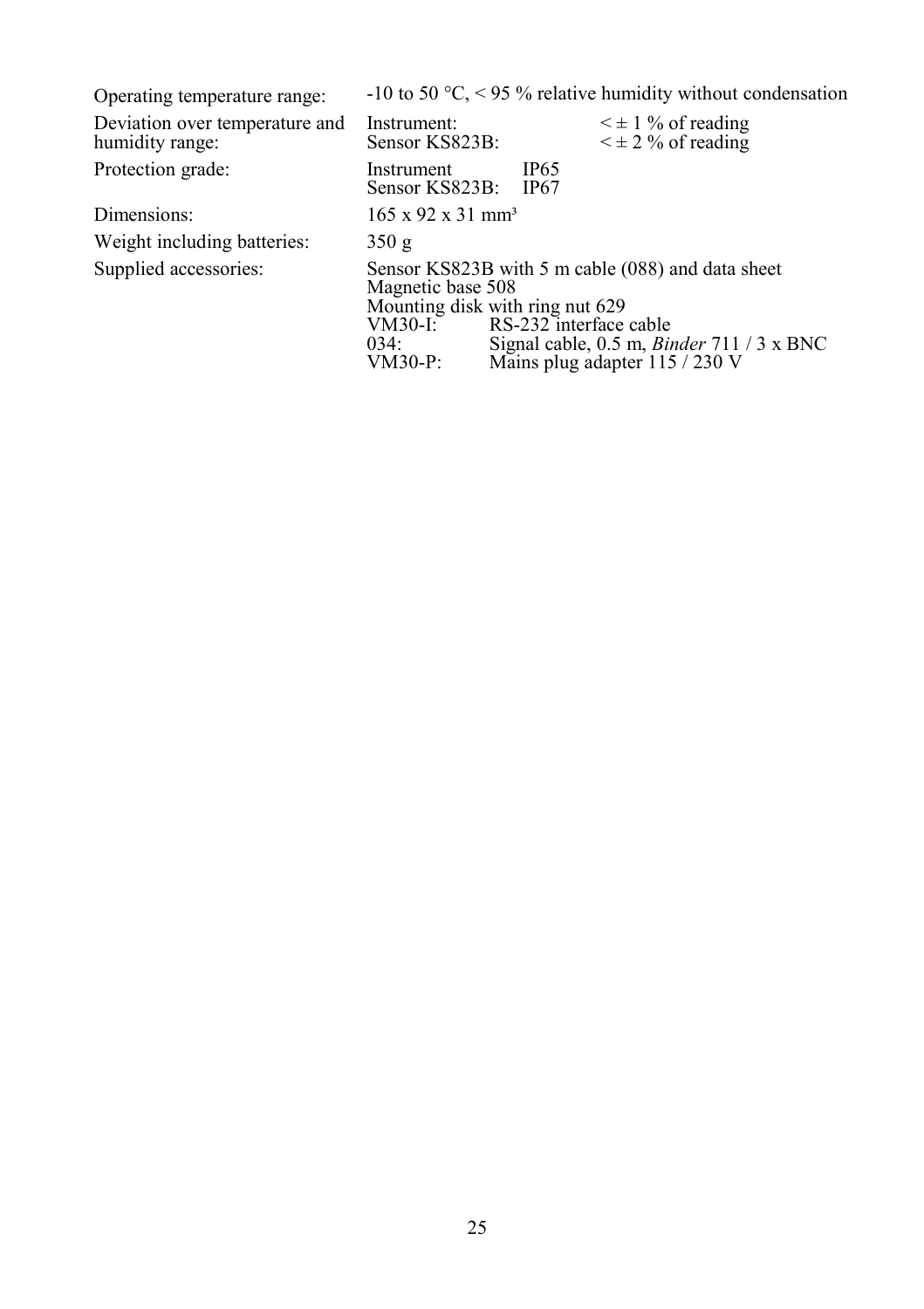## **Limited Warranty**

Metra warrants for a period of

#### **24 months**

that its products will be free from defects

in material or workmanship

and shall conform to the specifications

current at the time of shipment.

The warranty period starts with the date of invoice.

The customer must provide the dated bill of sale as evidence.

The warranty period ends after 24 months.

Repairs do not extend the warranty period.

This limited warranty covers only defects which arise as a result of normal use according to the instruction manual.

Metra's responsibility under this warranty does not apply to any improper or inadequate maintenance or modification and operation outside the product's specifications.

Shipment to Metra will be paid by the customer. The repaired or replaced product will be sent back at Metra's expense.